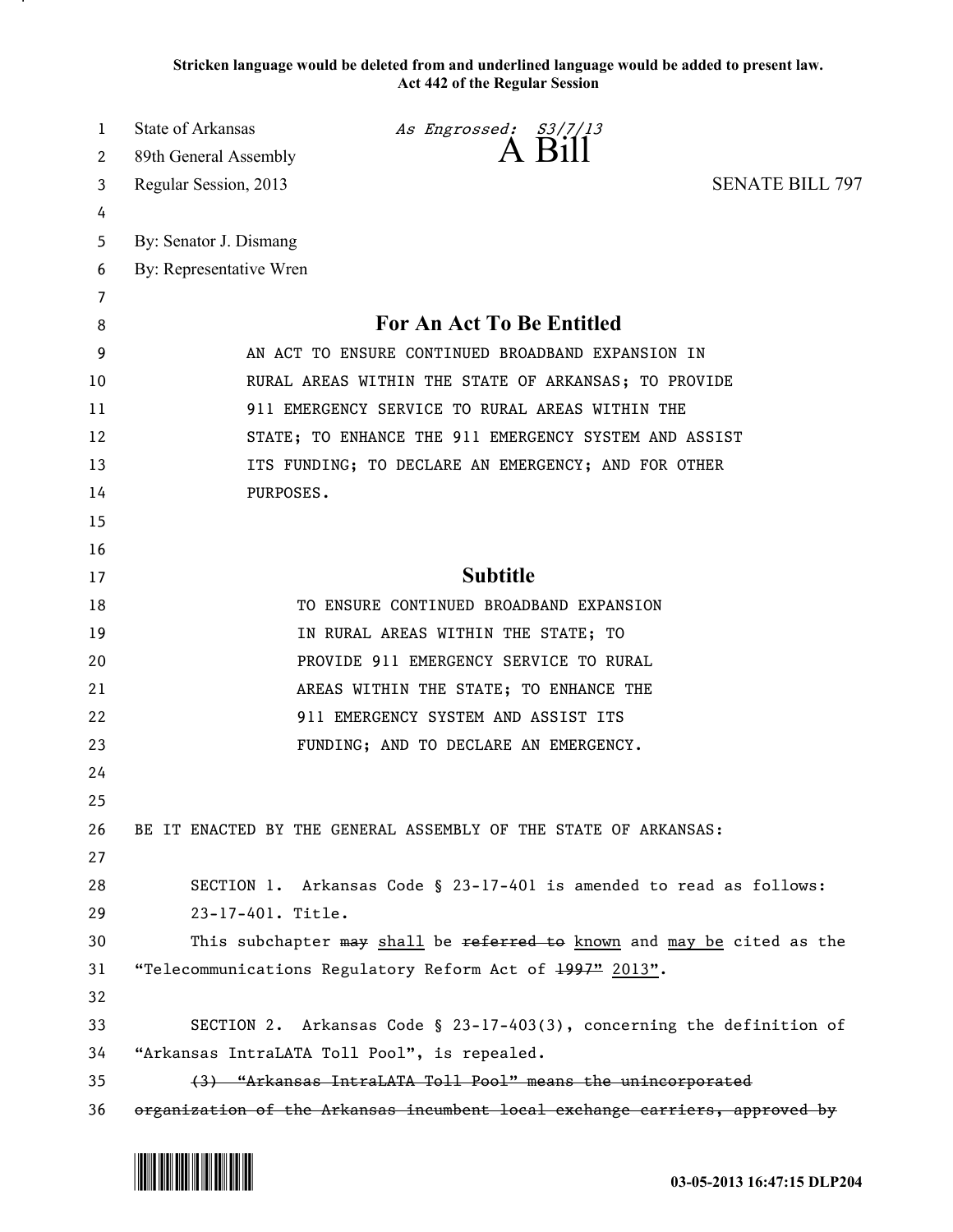```
1 the commission, whose purpose is to redistribute the pooled revenues from 
 2 intraLATA toll telephone service;
3
 4 SECTION 3. Arkansas Code § 23-17-403(10), concerning the definition of 
5 "eligible telecommunications carrier", is amended to read as follows:
6 (10) "Eligible telecommunications carrier" or "ETC" means the local 
7 exchange carrier determined in accordance with § 23-17-405;
8
9 SECTION 4. Arkansas Code § 23-17-403(49), concerning the definition of 
10 "2007 revenue base", is repealed.
11 (49) "2007 revenue base" means the gross revenue an ETC was eligible 
12 to receive from the AUSF during the first six (6) months of 2007 annualized
13 without reduction for an overpayment that occurred in 2006;
14
15 SECTION 5. Arkansas Code § 23-17-403, concerning definitions used in 
16 the Telecommunications and Regulatory Reform Act of 1997, is amended to add 
17 an additional subdivision to read as follows:
18 (55) "Interconnected VoIP service" has the meaning defined by 47 
19 C.F.R. 9.3, as it existed on January 1, 2013; and
20
21 SECTION 6. Arkansas Code § 23-17-404(a)(2), concerning Arkansas High 
22 Cost Fund funding, is amended to read as follows:
23 (2) The AHCF will shall provide funding to an eligible
24 telecommunications carrier that provides basic local exchange services and 
25 other supported services using its own facilities or a combination of its own 
26 facilities and another carrier's facilities by the eligible 
27 telecommunications carrier within its study area.
28
29 SECTION 7. Arkansas Code § 23-17-404(b)(2)(A), concerning Arkansas 
30 High Cost Fund charges and funding, is amended to read as follows:
31 (2)(A)(i) This AHCF charge for all telecommunications providers 
32 shall be proportionate to each provider's Arkansas intrastate retail 
33 telecommunications service revenues. 
34 (ii) If the AHCF Administrator determines or 
35 receives a petition from two-thirds (2/3) of the AHCF participants stating 
36 that the Arkansas intrastate retail telecommunications services revenues are
```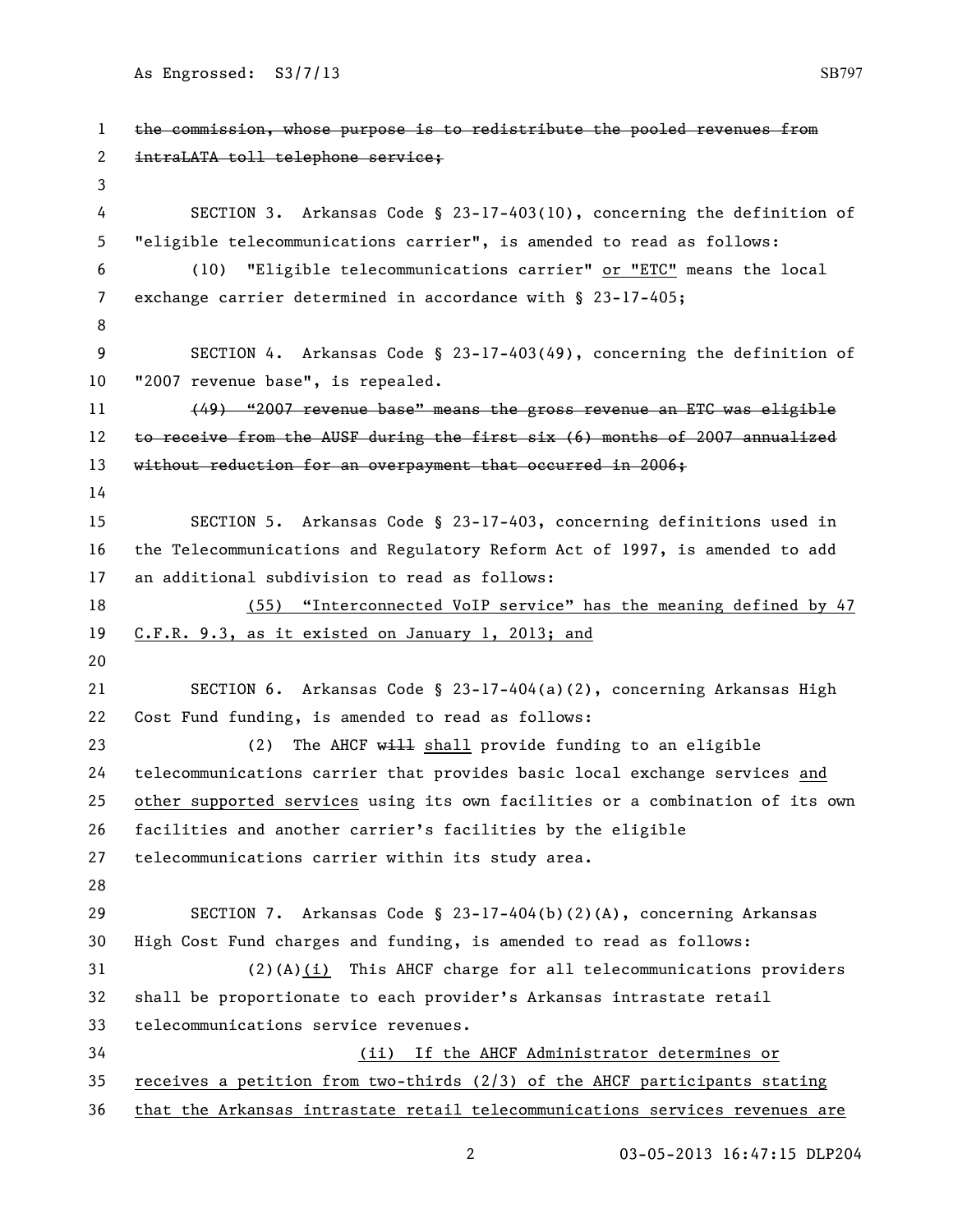```
1 inadequate to fully fund the AHCF requirements, the AHCF Administrator shall 
2 notify the Arkansas Public Service Commission and the commission shall open a 
3 docket that will develop and implement a plan to fully fund the AHCF 
4 requirements.
5
6 SECTION 8. Arkansas Code § 23-17-404(b)(2), concerning Arkansas High 
7 Cost Fund charges and funding, is amended to add an additional subdivision to 
8 read as follows:
9 (D) For purposes of assessing interconnected VoIP service, 
10 to the extent permitted by federal law the funding from each contributing 
11 carrier shall be based on:
12 (i) The total retail-billed Arkansas intrastate
13 interconnected VoIP service revenues; or
14 (ii) The Federal Communications Commission's 
15 decision In the Matter of Universal Service Contribution Methodology, FCC 10-
16 185, released November 5, 2010, or another assessment methodology as required 
17 by federal law.
18
19 SECTION 9. Arkansas Code § 23-17-404(c)(1)(B)(i), concerning 
20 qualifications of the Arkansas High Cost Fund administrator, is amended to 
21 read as follows:
22 (i) Familiarity with Arkansas ETCs, Arkansas access 
23 rates, AICCLP history and procedures, and AHCF and AUSF history and 
24 procedures; and
25
26 SECTION 10. Arkansas Code § 23-17-404(c)(2)(B)(ii), concerning the 
27 duties of the Arkansas High Cost Fund administrator, is amended to read as 
28 follows:
29 (ii) Review and determine the accuracy and 
30 appropriateness of each request and advise the entity requesting the funds of 
31 his or her determination, including:
32 (a) Eligibility for support;
33 (b) The unreduced amount of support 
34 available during the phase-in period;
35 (e) The uncapped amount of support
36 available; and
```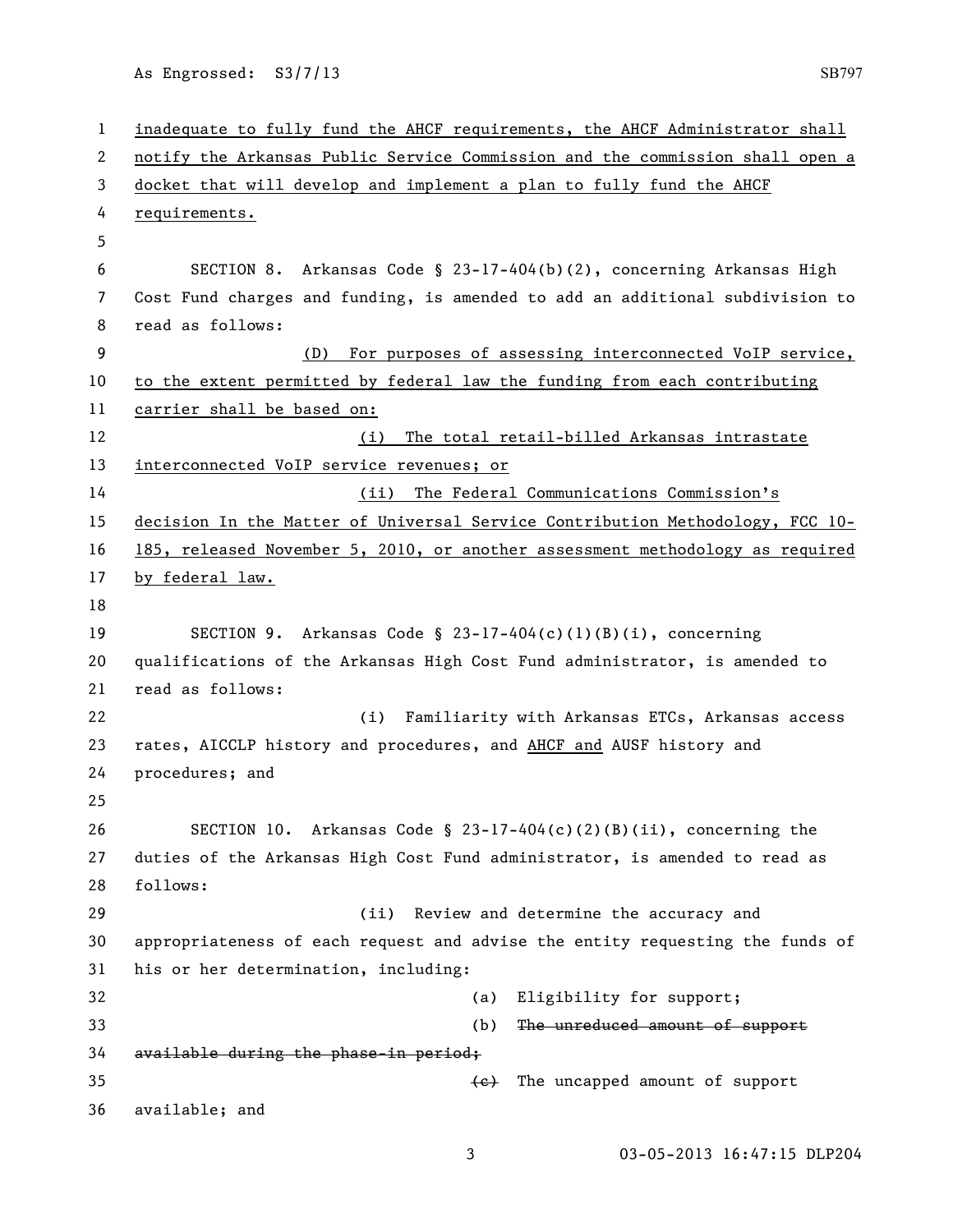| 1  | (d) (c) The actual support available                                          |
|----|-------------------------------------------------------------------------------|
| 2  | after implementation of all phase in reductions and fund cap limitations.     |
| 3  |                                                                               |
| 4  | Arkansas Code § 23-17-404(d)(1), concerning the duties of<br>SECTION 11.      |
| 5  | the Arkansas High Cost Fund administrator, is amended to read as follows:     |
| 6  | (d)(l) $\{A\}$ The AHCF administrator periodically shall establish and        |
| 7  | notify each telecommunications provider of the AHCF charge levels required to |
| 8  | be paid by the telecommunications provider. In order to fund the AHCF at the  |
| 9  | required level, as soon as administratively reasonable after March 19, 2007,  |
| 10 | the AUSF administrator shall adjust the surcharge to ensure it will           |
| 11 | adequately fund the projected monthly payments required under this section,   |
| 12 | have sufficient reserves, and have the surplus necessary to fund the          |
| 13 | transition period required by this section. The AUSF administrator shall      |
| 14 | continue to charge and collect the AUSF surcharge until the AHGF              |
| 15 | administrator is designated by the commission and the AHCF administrator has  |
| 16 | adequate time to undertake charging and collecting the surcharge as the AHGF  |
| 17 | charge.                                                                       |
| 18 | (B) The AUSF administrator shall continue to                                  |
| 19 | administer the AUSF until the AUSF has paid all administrative fees and       |
| 20 | completed its duties. The AUSF administrator shall cooperate with the AHCF    |
| 21 | administrator in transferring information and documentation necessary for the |
| 22 | AHGF administrator to bill and collect charges from responsible parties and   |
| 23 | to transfer information about all accounts receivable due the AUSF            |
| 24 | administrator from responsible parties.                                       |
| 25 | (C) All accounts payable to the AUSF administrator.                           |
| 26 | all funds held by the AUSF administrator, and assets of the AUSF              |
| 27 | administrator shall be transferred to the AHCF administrator, when the AHCF   |
| 28 | administrator requests, to allow the AHGF administrator to carry out his or   |
| 29 | her function. When the AUSF administrator has completed his or her duties     |
| 30 | under the AUSF and completed his or her duties concerning transfer of         |
| 31 | information and other assistance, the AUSF administrator shall terminate all  |
| 32 | further activity in regard to the AUSF and the AHCF. If a transfer of funds   |
| 33 | is made to the AHCF administrator before the finalization of all duties by    |
| 34 | the AUSF administrator, the AUSF administrator may retain funds necessary for |
| 35 | the AUSF administrator to fully pay all expected administrative costs of      |
| 36 | finalizing his or her duties and thereafter shall transfer any remaining      |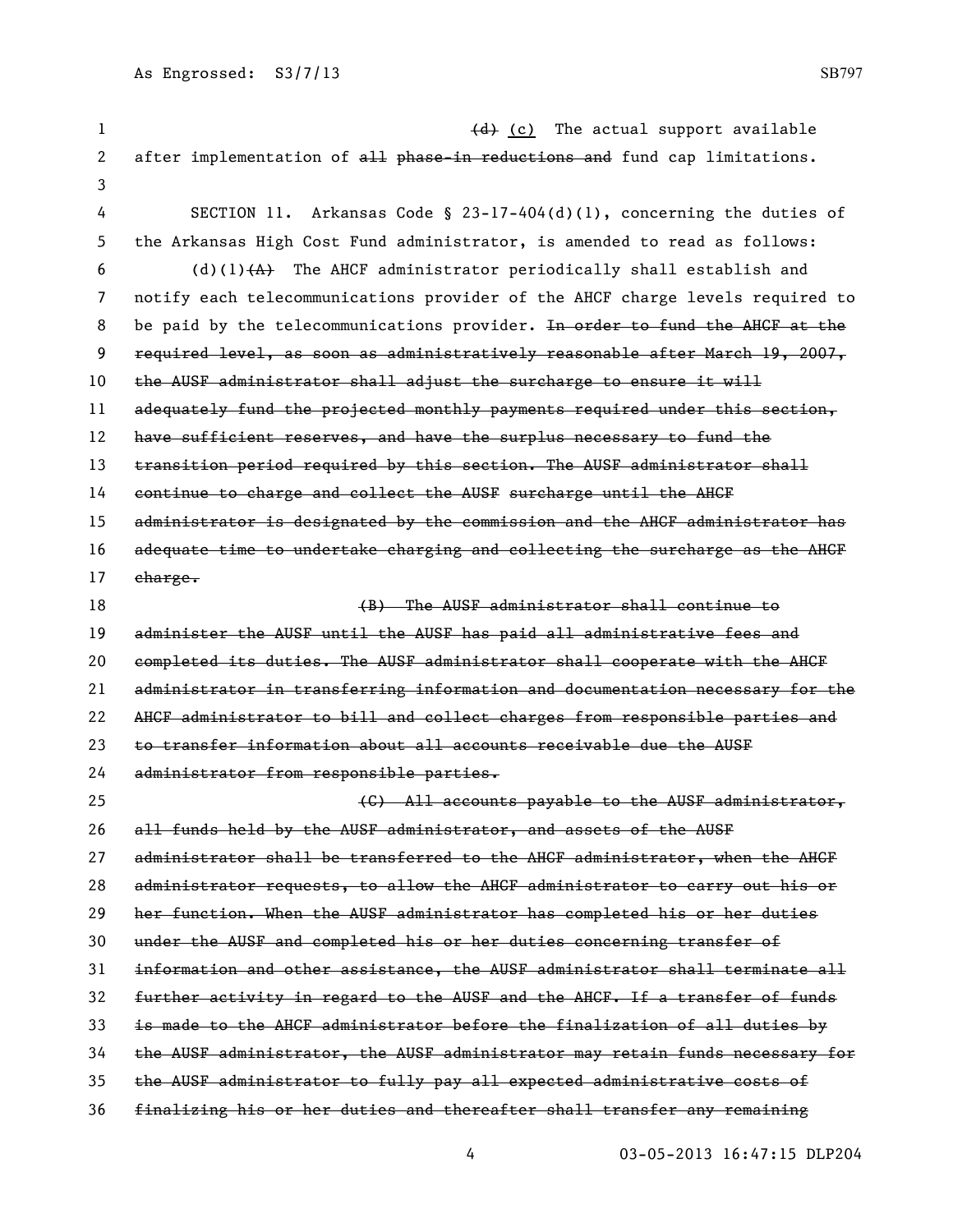| 1              | funds to the AHCF administrator.                                                                                                                                                                                                                                                                                                          |
|----------------|-------------------------------------------------------------------------------------------------------------------------------------------------------------------------------------------------------------------------------------------------------------------------------------------------------------------------------------------|
| $\overline{c}$ |                                                                                                                                                                                                                                                                                                                                           |
| 3              | SECTION 12. Arkansas Code § 23-17-404(e)(1)(B), concerning Arkansas                                                                                                                                                                                                                                                                       |
| 4              | High Cost Fund funding, is amended to add an additional subdivision to read                                                                                                                                                                                                                                                               |
| 5              | as follows:                                                                                                                                                                                                                                                                                                                               |
| 6              | (iii) If an ETC seeks to participate in the AHCF                                                                                                                                                                                                                                                                                          |
| 7              | program as a new funding recipient, the funding category applicable to the                                                                                                                                                                                                                                                                |
| 8              | ETC shall be determined by the total customer access base of the ETC on the                                                                                                                                                                                                                                                               |
| 9              | date of the application.                                                                                                                                                                                                                                                                                                                  |
| 10             |                                                                                                                                                                                                                                                                                                                                           |
| 11             | SECTION 13. Arkansas Code § 23-17-404(e)(3), (e)(4)(A), and (e)(4)(B),                                                                                                                                                                                                                                                                    |
| 12             | concerning charges and funding under the Telecommunications Regulatory Reform                                                                                                                                                                                                                                                             |
| 13             | Communications Act of 2013, are amended to read as follows:                                                                                                                                                                                                                                                                               |
| 14             | $(3)$ (A) $(i)$ The AICCLP members shall charge the rate under                                                                                                                                                                                                                                                                            |
| 15             | subdivision $(e)$ (4) $(B)$ (i) (e)(3)(B) of this section to underlying carriers.                                                                                                                                                                                                                                                         |
| 16             | $(B)$ (ii) The ILECs shall charge a reciprocal rate to                                                                                                                                                                                                                                                                                    |
| 17             | other ILECs.                                                                                                                                                                                                                                                                                                                              |
| 18             | (G)(iii) The commission may review the accuracy of                                                                                                                                                                                                                                                                                        |
| 19             | the reciprocal rates and the per-access minute carrier common line rate                                                                                                                                                                                                                                                                   |
| 20             | charged under subdivision $\left\{\frac{e}{4}, \frac{4}{8}, \frac{e}{2}\right\}$ (e)(3)(B) of this section.                                                                                                                                                                                                                               |
| 21             | $(D)$ (iv) If the AICCLP fails to provide an ILEC's                                                                                                                                                                                                                                                                                       |
| 22             | carrier common line net revenue requirement, the ILEC may obtain concurrent                                                                                                                                                                                                                                                               |
| 23             | recovery of the revenue loss from basic local exchange rates, intrastate                                                                                                                                                                                                                                                                  |
| 24             | access rate adjustments, or a combination thereof. Any recovery of revenue                                                                                                                                                                                                                                                                |
| 25             | loss under this subdivision $\left(\frac{e}{3}(1, 1) + \frac{e}{1}(3, 1) + \frac{e}{1}(1, 1) + \frac{e}{1}(1, 1) + \frac{e}{1}(1, 1) + \frac{e}{1}(1, 1) + \frac{e}{1}(1, 1) + \frac{e}{1}(1, 1) + \frac{e}{1}(1, 1) + \frac{e}{1}(1, 1) + \frac{e}{1}(1, 1) + \frac{e}{1}(1, 1) + \frac{e}{1}(1, 1) + \frac{e}{1}(1, 1) + \frac{e}{1}(1$ |
| 26             | the caps on local rates under $\S$ 23-17-412;                                                                                                                                                                                                                                                                                             |
| 27             | $(4)$ $(A)$ Through December 31, 2003, except as provided in this                                                                                                                                                                                                                                                                         |
| 28             | $subdivision (e) (4) (A)$ , the intrastate Carrier Common Line Pool charges billed                                                                                                                                                                                                                                                        |
| 29             | to carriers by the Arkansas Intrastate Carrier Common Line Pool (AICCLP)                                                                                                                                                                                                                                                                  |
| 30             | shall be determined as provided in the AIGGLP tariff effective on December                                                                                                                                                                                                                                                                |
| 31             | 31, 2000. Following April 20, 2001, carriers must continue to report RBMOUs                                                                                                                                                                                                                                                               |
| 32             | associated with the traffic that they reported as of December 2000, except                                                                                                                                                                                                                                                                |
| 33             | that incumbent local exchange carriers may discontinue reporting RBMOUs                                                                                                                                                                                                                                                                   |
| 34             | associated with their intracompany flat-rated optional plans that exist as of                                                                                                                                                                                                                                                             |
| 35             | June 1, 2001. The AIGGLP charges shall be adjusted to eliminate any credits                                                                                                                                                                                                                                                               |
| 36             | to the AICCLP or to interexchange carriers that have been previously                                                                                                                                                                                                                                                                      |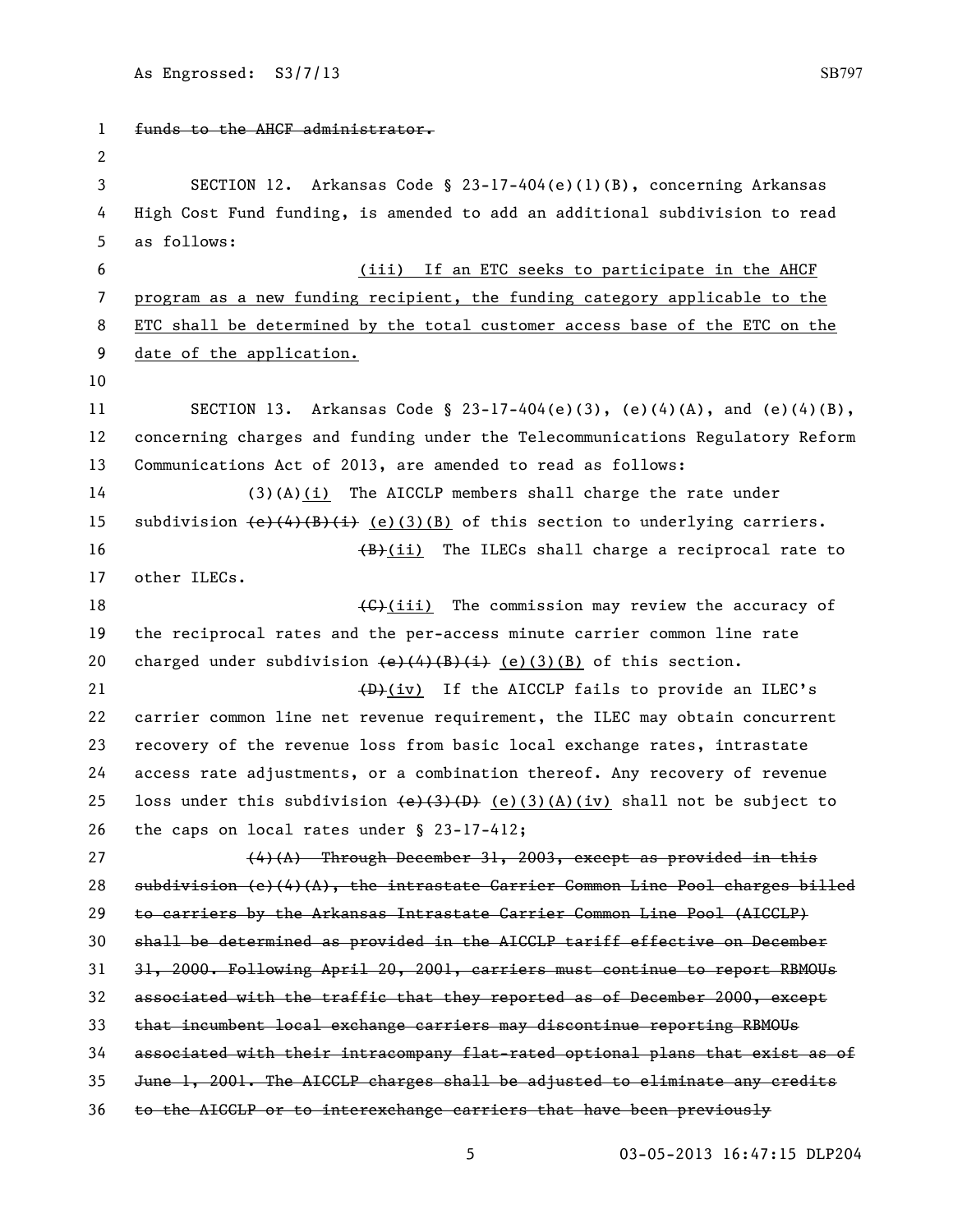required.

2 (B)(i) Beginning January 1, 2004 Through June 30, 2013, 3 except as provided in this subdivision  $\left(\frac{e}{4}\right)\left(\frac{B}{B}\right)$  (e)(3)(B) and subdivisions 4 (e)(4)(A) and (e)(4)(B) of this section, the intrastate Carrier Common Line charges billed to ILECs and underlying carriers shall be determined at the rate of one and sixty-five hundredths cents (1.65¢) per intrastate access minute, exclusive of the amounts specified for funding the Extension of Telecommunications Facilities Fund and the Arkansas Calling Plan Fund. However, ILECs that are not AICCLP members may charge at a rate that is less than one and sixty-five hundredths cents (1.65¢) and may recover the difference between the actual rate charged and one and sixty-five hundredths 12 cents (1.65 $c$ ) as allowed under § 23-17-416(b)(3). Following April 20, 2001, 13 carriers must continue to report RBMOUs associated with the traffic that they reported as of December 2000 and shall continue to report through December 31, 2003, except that incumbent local exchange carriers may discontinue reporting RBMOUs associated with their intracompany flat-rated optional plans 17 that exist as of June 1, 2001. The AICCLP charges shall be adjusted to 18 eliminate any credits to the AICCLP or to interexchange carriers that have 19 been previously required. (ii) Beginning July 1, 2013, except as provided in 21 this subdivision (e)(3)(B) and subdivisions (e)(4)(A) and (e)(4)(B) of this section, the intrastate Carrier Common Line charges billed to ILECs and underlying carriers shall be determined at the rate of one and sixty-five hundredths cents (1.65¢) per originating intrastate access minute. However, ILECs that are not AICCLP members may charge at a rate that is less than one and sixty-five hundredths cents (1.65¢) per originating intrastate access minute and may recover the difference between the actual rate charged and one 28 and sixty-five hundredths cents  $(1.65c)$  as allowed under § 23-17-416(b)(3).  $\left(\frac{1}{2}\right)\left(A\right)(A)(A)(i)(a)$  There is created an allocation of AICCLP AHCF funds to be known as the "Extension of Telecommunications Facilities Fund". (b) A maximum of five hundred thousand dollars (\$500,000) per year of AICCLP AHCF funds shall be allocated to fund the Extension of Telecommunications Facilities Fund to assist in the extension of telecommunications facilities to citizens not served by the wire line facilities of an eligible telecommunications carrier.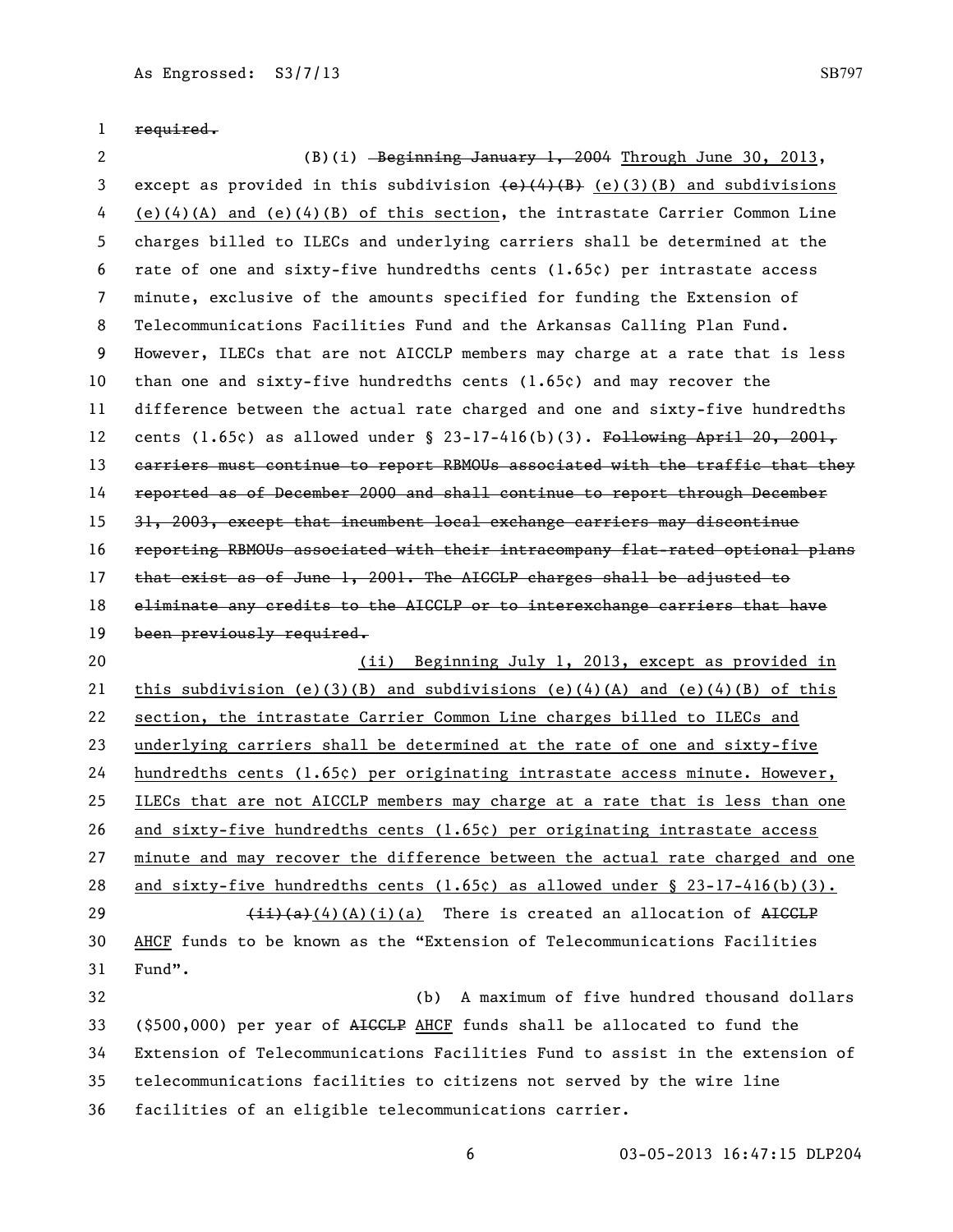| $\mathbf{1}$   | $\overline{(111)(a)(1)}$ (ii)(a) There is also created an AICCLP                          |
|----------------|-------------------------------------------------------------------------------------------|
| $\overline{c}$ | AHCF allocation to be known as the "Arkansas Calling Plan Fund".                          |
| 3              | (2) Through December 31, 2003, the                                                        |
| 4              | Extension of Telecommunications Facilities Fund and the Arkansas Calling Plan             |
| 5              | Fund will be funded by the AIGGLP by assessing one-half $(\frac{1}{2})$ of the fund to be |
| 6              | paid by ILECs and one-half $(\frac{1}{2})$ of the fund to be paid by all other            |
| 7              | telecommunications providers reporting intrastate retail billed minutes of                |
| 8              | use to the AICCLP.                                                                        |
| 9              | The Arkansas Calling Plan Fund shall<br>(b)                                               |
| 10             | receive a maximum of four million five hundred thousand dollars (\$4,500,000)             |
| 11             | per year to assist in funding the provision of calling plans in telephone                 |
| 12             | exchanges in the state.                                                                   |
| 13             | $\frac{div}{a}(iii)(a)$ Through December 31, 2003, the                                    |
| 14             | Extension of Telecommunications Facilities Fund and the Arkansas Calling Plan             |
| 15             | Fund will be funded by the AIGGLP assessing one-half $(\frac{1}{2})$ of the fund to be    |
| 16             | paid by incumbent local exchange carriers (ILECs) and one-half ( $\frac{1}{2}$ ) of the   |
| 17             | fund to be paid by all other telecommunications providers reporting                       |
| 18             | intrastate retail billed minutes of use to the AIGGLP. There is created an                |
| 19             | AHCF allocation to be known as the "Arkansas 911 Rural Enhancement Program                |
| 20             | $Fund$ .                                                                                  |
| 21             | The Arkansas 911 Rural Enhancement Program<br>(b)                                         |
| 22             | Fund shall receive a maximum of three million dollars (\$3,000,000) per year              |
| 23             | to:                                                                                       |
| 24             | (1) Advance the goals of universal                                                        |
| 25             | service and help ensure that rural areas within the State of Arkansas have                |
| 26             | access to 911 services that are comparable to 911 services in urban areas                 |
| 27             | within the state; and                                                                     |
| 28             | Provide funding to:<br>(2)                                                                |
| 29             | The statewide Smart911 system<br>(A)                                                      |
| 30             | established in Acts 2012, No. 213;                                                        |
| 31             | The SmartPrepare System; and<br>(B)                                                       |
| 32             | 911 administrative systems for<br>(C)                                                     |
| 33             | emergency management under the Arkansas Emergency Services Act of 1973, § 12-             |
| 34             | 75-101 et seq.                                                                            |
| 35             | $(B)(i)(a)$ Beginning January 1, 2004, the The Extension of                               |
| 36             | Telecommunications Facilities Fund, and the Arkansas Calling Plan Fund, and               |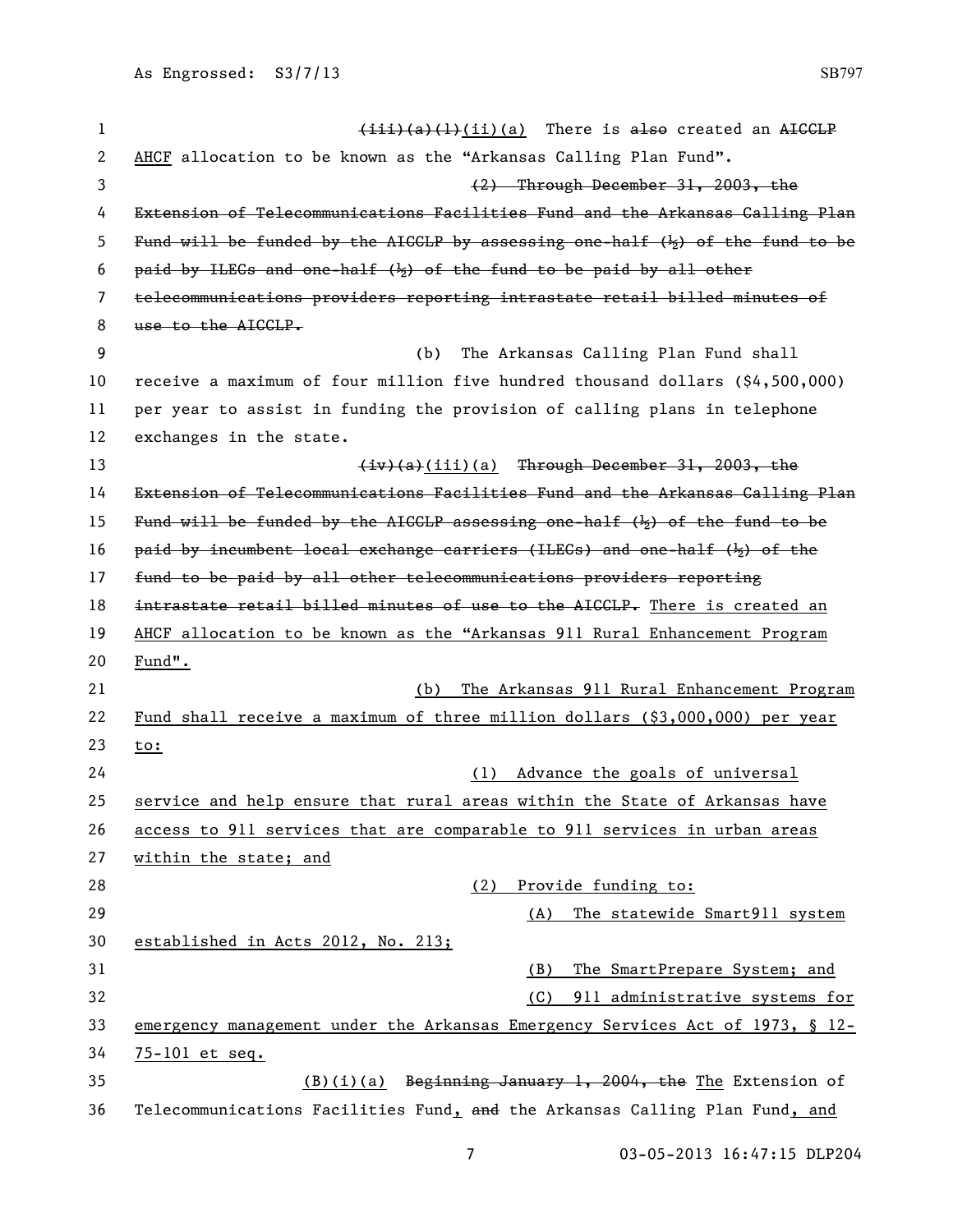| 1  | the Arkansas 911 Rural Enhancement Program Fund will shall be paid by the      |
|----|--------------------------------------------------------------------------------|
| 2  | AIGGLP members, exiting ILEGs, and underlying carriers as follows: through     |
| 3  | the Arkansas High Cost Fund.                                                   |
| 4  | Payments made under subdivision<br>(b)                                         |
| 5  | $(e)(4)(B)(i)(a)$ of this section may exceed and are in addition to the limit  |
| 6  | provided by subdivision (e)(4)(E)(ii)(a) of this section.                      |
| 7  | (1) Each AICCLP member and each exiting                                        |
| 8  | ILEC shall remit to the AICCLP administrator on a monthly basis the            |
| 9  | proportion of the total assessment each was paying before December 31, 2003,   |
| 10 | for a collective total of one-half $(\frac{1}{2})$ of those funds;             |
| 11 | (2) Underlying carriers shall pay to the                                       |
| 12 | administrator a collective total of one-half $(k)$ of the cost of the Arkansas |
| 13 | Galling Plan Fund and Extension of Telecommunications Facilities Fund; and     |
| 14 | (3) Each underlying carrier shall                                              |
| 15 | continue to remit to the administrator on a monthly basis its portion of the   |
| 16 | underlying carrier funding requirement of the Arkansas Galling Plan Fund and   |
| 17 | Extension of Telecommunications Facilities Fund, based upon the underlying     |
| 18 | carrier's share of Arkansas intrastate telecommunications services revenues    |
| 19 | and special intrastate ILEG revenues proportionate to the total Arkansas       |
| 20 | intrastate telecommunications services revenues and special intrastate ILEG    |
| 21 | revenues of all underlying carriers.                                           |
| 22 | (b) Through December 31, 2003, ILECs shall be                                  |
| 23 | individually assessed in accordance with the proportion that the ILEG funds    |
| 24 | the AICCLP credits that are being eliminated by this section, and each other   |
| 25 | telecommunications provider shall be assessed based on its portion of the      |
| 26 | total non-ILEC intrastate retail billed minutes of use.                        |
| 27 | (e) Amounts paid by ILECs to fund either the                                   |
| 28 | Extension of Telecommunications Facilities Fund or the Arkansas Calling Plan   |
| 29 | Fund created by this section shall not be recoverable from the Arkansas        |
| 30 | Universal Service Fund (AUSF).                                                 |
| 31 | $(d)(1)$ The assessments shall commence upon the                               |
| 32 | first day of the month following April 20, 2001.                               |
| 33 | (2) Assessments shall be made with                                             |
| 34 | respect to the Extension of Telecommunications Facilities Fund and the         |
| 35 | Arkansas Calling Plan Fund only to the extent necessary, but not more than     |
| 36 | the maximum specified in this section, to fund any extensions of facilities    |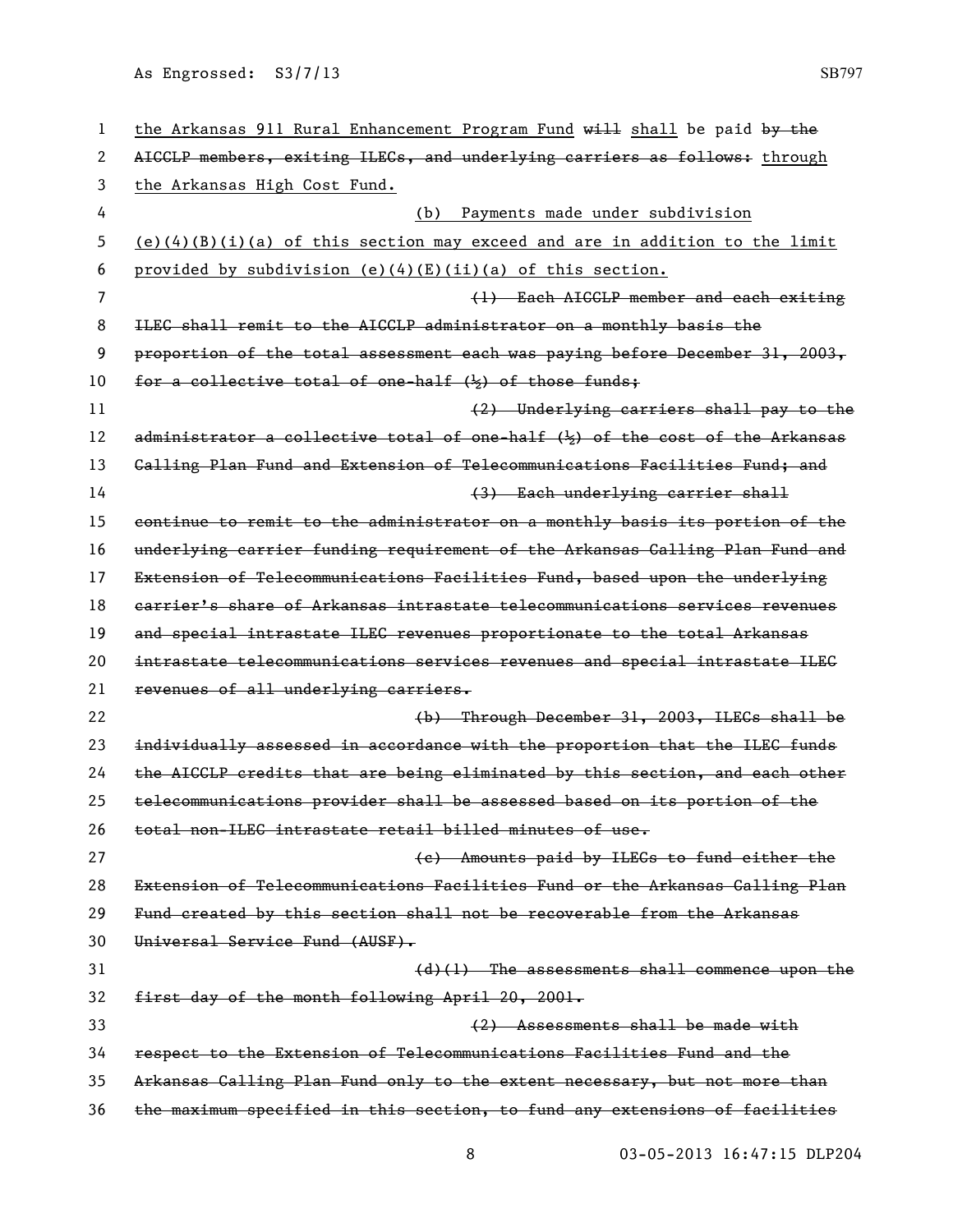| 1  | or calling plans approved by the Arkansas Public Service Commission in        |
|----|-------------------------------------------------------------------------------|
| 2  | accordance with applicable law and this section.                              |
| 3  | $(v)(a)$ AICCLP charges determined and billed through                         |
| 4  | December 2000 shall be considered final and not subject to further true up or |
| 5  | adjustment.                                                                   |
| 6  | $(b)(1)(A)$ Unless an audit is requested prior                                |
| 7  | to February 28, 2004, by a two-thirds $(2/3)$ vote of the participating       |
| 8  | earriers of the AICCLP as it is constituted prior to January 1, 2004, charges |
| 9  | determined and billed through December 2003 shall be considered final and not |
| 10 | $subject-to.$ and $it.$                                                       |
| 11 | $(B)$ (ii) The AICCLP board, with the assistance of the                       |
| 12 | administrator, shall allow recipients and payors to correct any errors        |
| 13 | concerning the AICCLP settlement process for corrections that are for the     |
| 14 | time period after December 31, 2003.                                          |
| 15 | (2) The administrator of the AICCLP as                                        |
| 16 | it existed prior to January 1, 2004, may supervise any audit that is          |
| 17 | requested and may further take any action deemed reasonable or necessary to   |
| 18 | finalize the winding-up process of the AICCLP as it existed prior to January  |
| 19 | $\frac{1}{2}$ , 2004.                                                         |
| 20 |                                                                               |
| 21 | SECTION 14. Arkansas Code § 23-17-404(e)(4)(C)(i), concerning                 |
| 22 | available support for an eligible telecommunications carrier, is amended to   |
| 23 | read as follows:                                                              |
| 24 | $(C)(i)$ Any An ETC may receive support from the AHCF after                   |
| 25 | it is established and operational. Until that time, the current AUSF shall    |
| 26 | continue to provide support through June 30, 2007, at the level set by        |
| 27 | commission order. After June 30, 2007, the support level for companies        |
| 28 | receiving payments from the AUSF shall continue at the level previously       |
| 29 | ordered by the commission subject to an adjustment to reflect the elimination |
| 30 | of an overpayment made to AUSF recipients in 2006. At such time that the AHGF |
| 31 | is fully operational and providing support to ETCs through the formula set    |
| 32 | forth herein, all payments from the AUSF shall cease and the AUSF shall be    |
| 33 | eliminated and administratively closed as soon as possible in accordance with |
| 34 | this subdivision (e)(4)(C) and subdivisions (e)(4)(D) and (E) of this         |
| 35 | section.                                                                      |
| 36 |                                                                               |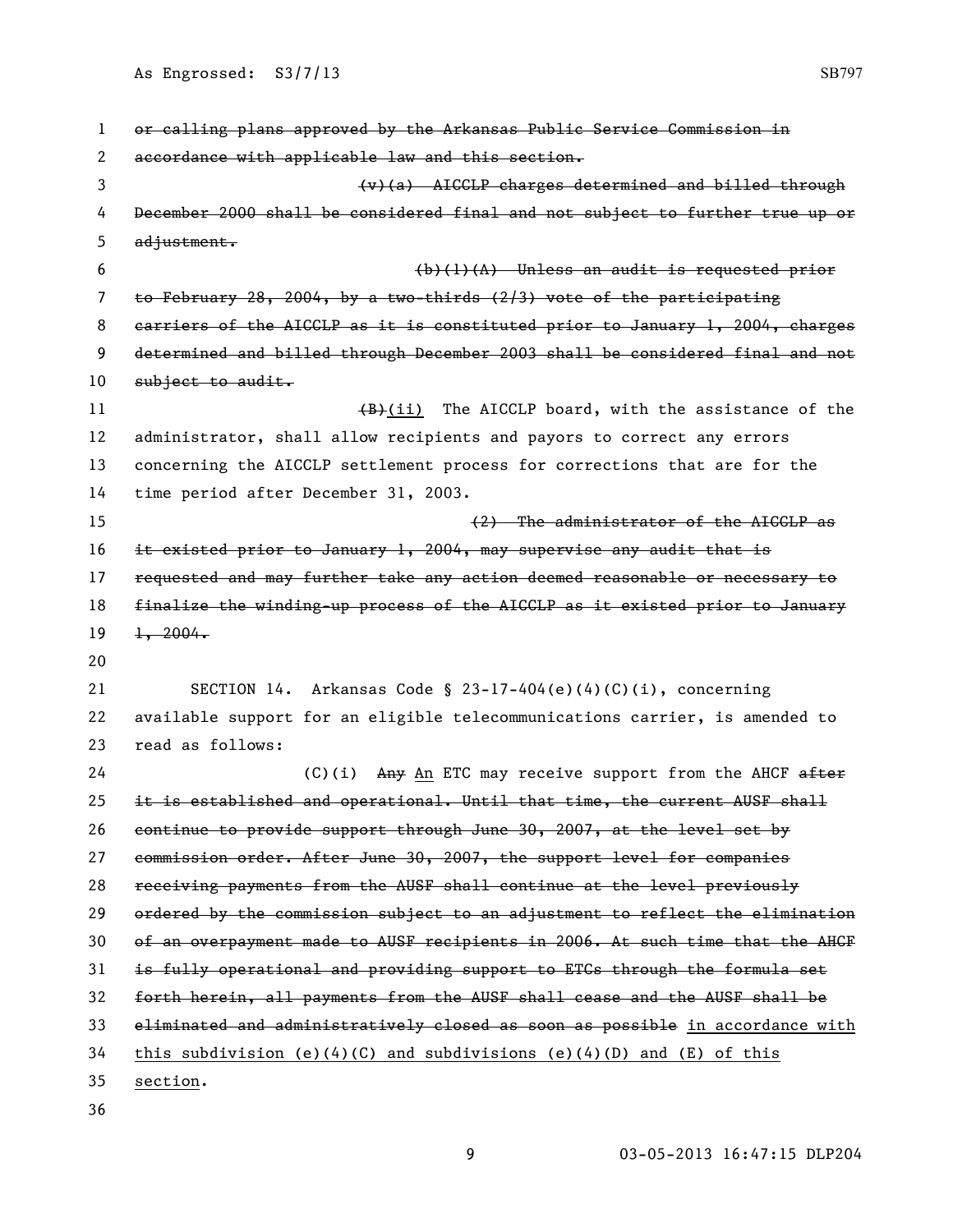SECTION 15. Arkansas Code § 23-17-404(e)(4)(C)(ii)(b)(1)(A), concerning the calculation of the local switching support amount, is amended to read as follows: 4 (A)(i) The AHCF administrator shall use the most current trued up local switching support amount that has been calculated by NECA and submitted to USAC annually for each ETC within its size group. 8 (ii) An ETC that does not 9 submit the information required by subdivision  $(e)(4)(C)(ii)(b)(1)(A)(i)$  of this section shall submit equivalent information to the AHCF administrator for the AHCF administrator to calculate a local switching support amount. (iii) For each ETC that does not have an individually calculated local switching support amount, the AHCF administrator shall calculate a local switching support amount by using an average of all ETCs within its size group that have an established local switching amount; SECTION 16. Arkansas Code § 23-17-404(e)(4)(C)(ii)(c)(3)(A) and (B), concerning calculations for the Arkansas High Cost Fund, are amended to read as follows: 21 (3)(A) If state or federal regulatory or legislative actions eliminate the publicly available elements used to calculate loop support under subdivision (e)(4)(C)(ii)(a)(1) of this section 24 or local switching support under subdivision (e)(4)(G)(ii)(b)(l) of this section for an ETC with a total customer access base or total customer base 26 of fewer than fifteen thousand  $(15,000)$  lines or customers, the AHCF administrator determines that the changes in publicly available elements used 28 to calculate loop support under subdivision (e)(4)(C)(ii)(a)(1) of this 29 section or local switching support under subdivision (e)(4)(C)(ii)(b)(1) of this section cause an under-recovery of more than ten percent (10%) of support by ETCs with a total customer access base or total customer base of fewer than fifteen thousand (15,000) lines or customers participating in the AHCF, then the AHCF administrator shall promptly notify the commission. (B) Once notified, the commission shall open a rule-making docket to replace the eliminated, frozen, or modified elements that are causing the under-recovery used to calculate loop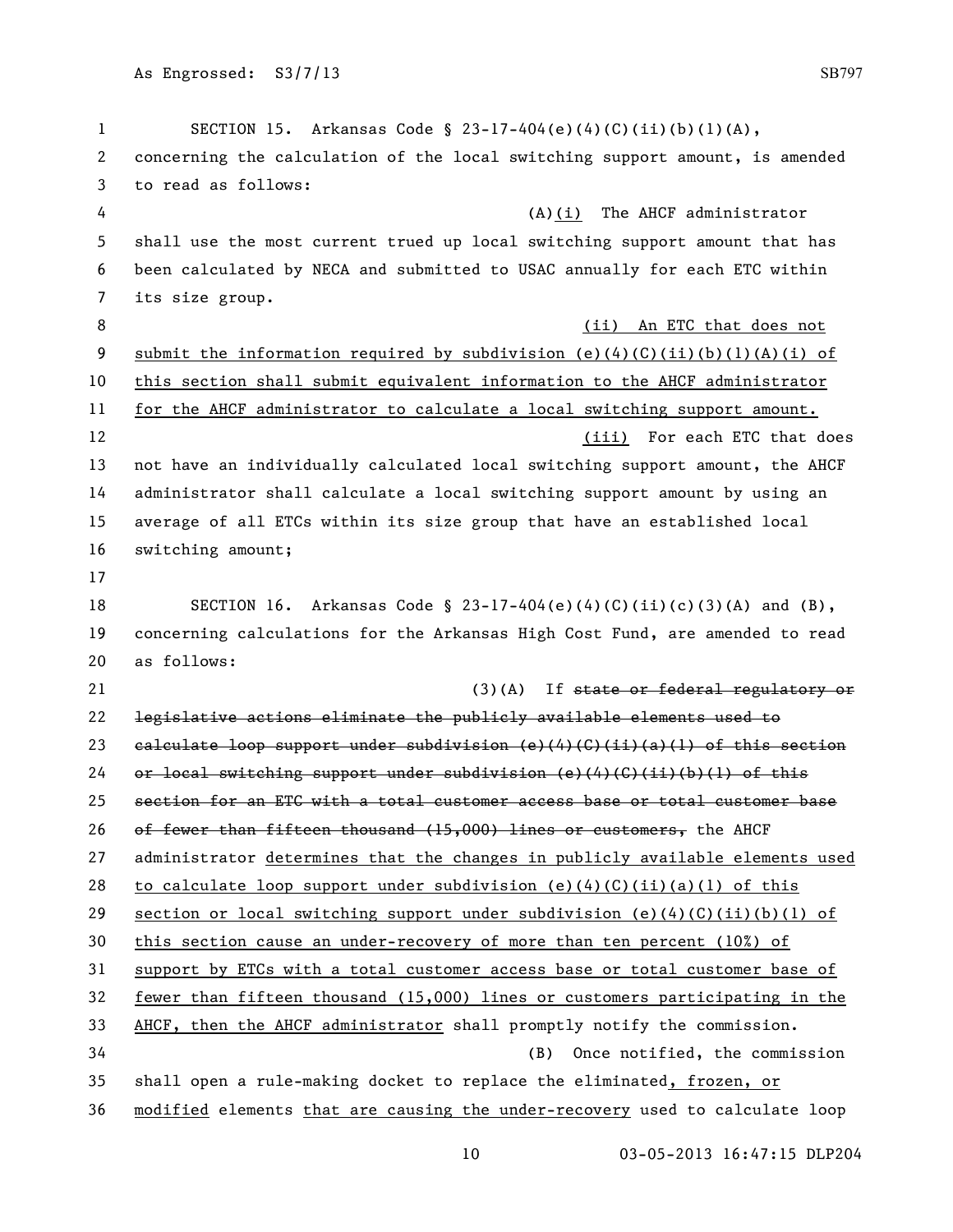| 1              | support under subdivision $(e)(4)(C)(ii)(a)(1)$ of this section or local          |
|----------------|-----------------------------------------------------------------------------------|
| 2              | switching support under subdivision $(e)(4)(C)(ii)(b)(1)$ of this section.        |
| 3              |                                                                                   |
| 4              | SECTION 17. Arkansas Code § 23-17-404(e)(4)(C)(v), and subdivisions               |
| 5              | $(e)(4)(D)$ and $(E)$ , concerning the calculation of eligible telecommunications |
| 6              | carrier support, are amended to read as follows:                                  |
| $\overline{7}$ | (v) The AHCF shall be phased in over a five-year                                  |
| 8              | transition period. The phase-in shall transition from the AUSF revenue            |
| 9              | replacement mechanism to the AHCF high cost support mechanism for ETCs with a     |
| 10             | total customer access base of under fifteen thousand (15,000) access lines.       |
| 11             | ETCs with a total customer access base of over fifteen thousand (15,000)          |
| 12             | access lines shall not participate in the transition or in the funding of the     |
| 13             | transition, and any calculations related to the transition apply only to the      |
| 14             | size group with a total customer access base of under fifteen thousand            |
| 15             | (15,000) access lines. The AHGF administrator shall apply the AHGF transition     |
| 16             | period for the ETCs as follows:                                                   |
| 17             | (a) In year one of the transition period, the                                     |
| 18             | administrator shall first calculate the total support due an ETG from the         |
| 19             | AHCF. If the AHCF calculation for the ETC exceeds the revenue the ETG             |
| 20             | received from the AUSF in the 2007 revenue base, the AHCF calculation shall       |
| 21             | be the ETC's uncapped unreduced AHCF support. If the ETC's calculated AHCF        |
| 22             | support is less than the ETC's 2007 revenue base, then the ETC's AHCF             |
| 23             | uncapped support in year one shall be the ETC's AHCF calculated support plus      |
| 24             | eighty-nine percent (89%) of the difference between the ETC's 2007 revenue        |
| 25             | base and the ETC's calculated AHCF support;                                       |
| 26             | (b) In year two of the transition period, the                                     |
| 27             | administrator shall first calculate the total support due an ETC from the         |
| 28             | AHCF. If the AHCF calculation for the ETC exceeds the revenue the ETG             |
| 29             | received from the AUSF in the 2007 revenue base, the AHCF calculation shall       |
| 30             | be the ETC's uncapped unreduced AHCF support. If the ETC's calculated AHCF        |
| 31             | support is less than the ETC's 2007 revenue base, the ETC's AHCF uncapped         |
| 32             | support in year two shall be the ETC's AHCF calculated support plus seventy-      |
| 33             | eight percent (78%) of the difference between the ETC's 2007 revenue base and     |
| 34             | the ETC's calculated AHCF support;                                                |
| 35             | (e) In year three of the transition period,                                       |
| 36             | the administrator shall first calculate the total support due an ETC from the     |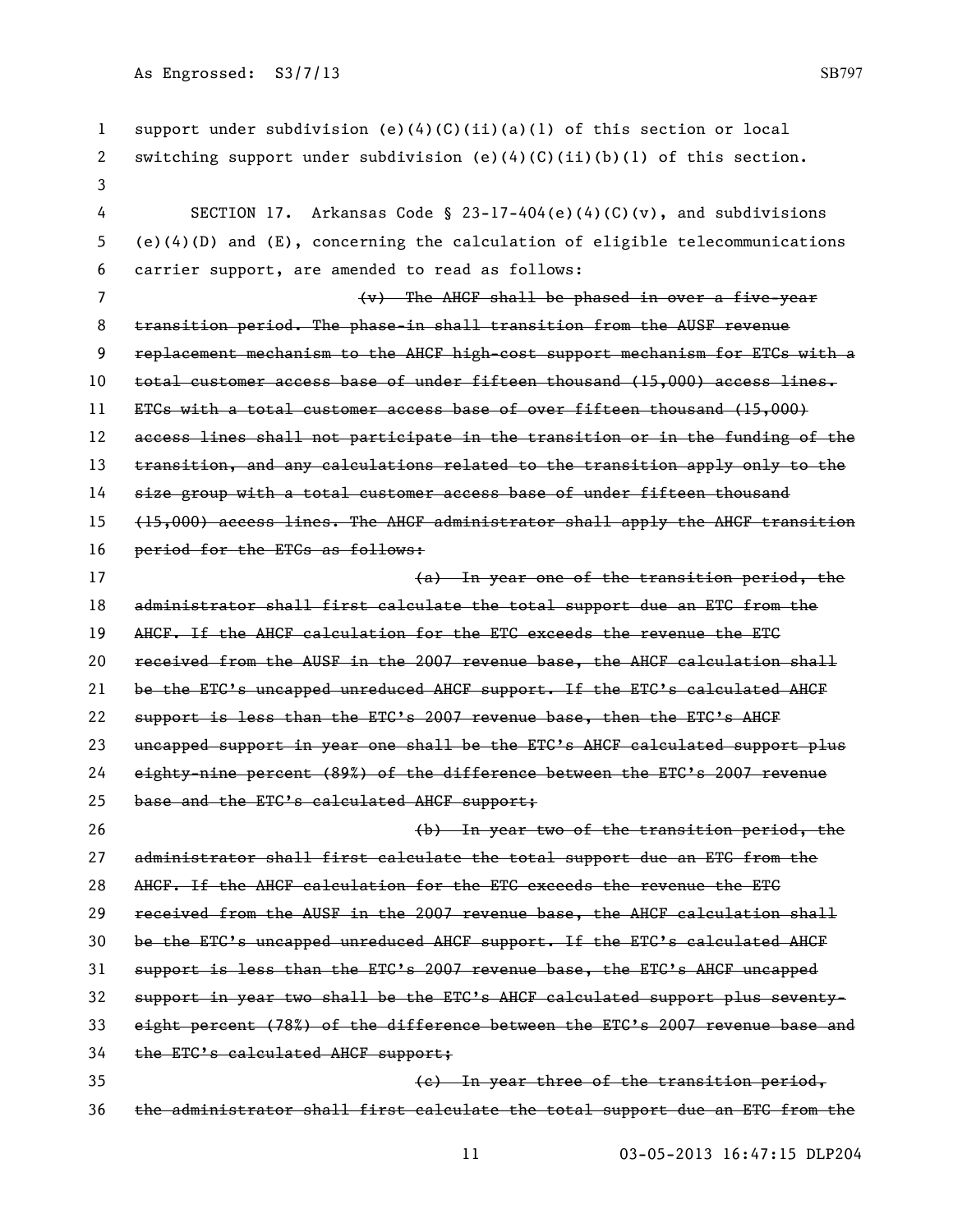AHCF. If the AHCF calculation for the ETC exceeds the revenue the ETC received from the AUSF in the 2007 revenue base, the AHCF calculation shall be the ETC's uncapped unreduced AHCF support. If the ETC's calculated AHCF 4 support is less than the ETC's 2007 revenue base, the ETC's AHCF uncapped support in year three shall be the ETC's AHCF calculated support plus sixty- seven percent (67%) of the difference between the ETC's 2007 revenue base and 7 the ETC's calculated AHCF support; 8 and the transition period, the transition period, the state of the transition period, the administrator shall first calculate the total support due an ETC from the 10 AHCF. If the AHCF calculation for the ETC exceeds the revenue the ETG received from the AUSF in the 2007 revenue base, the AHCF calculation shall 12 be the ETC's uncapped unreduced AHCF support. If the ETC's calculated AHCF 13 support is less than the ETC's 2007 revenue base, the ETC's AHCF uncapped support in year four shall be the ETC's AHCF calculated support plus fifty- one percent (51%) of the difference between the ETC's 2007 revenue base and 16 the ETC's calculated AHCF support; (e) In year five of the transition period, the administrator shall first calculate the total support due an ETC from the 19 AHCF. If the AHCF calculation for the ETC exceeds the revenue the ETG received from the AUSF in the 2007 revenue base, the AHCF calculation shall be the ETC's uncapped unreduced AHCF support. If the ETC's calculated AHCF 22 support is less than the ETC's 2007 revenue base, the ETC's AHCF uncapped support in year five shall be the ETC's AHCF calculated support plus thirty- four percent (34%) of the difference between the ETC's 2007 revenue base and 25 the ETC's calculated AHCF support; and  $(f+(D)(i)$  After the five-year transition period, the The AHCF administrator shall calculate each ETC's support by first calculating each ETC's uncapped AHCF support. (ii) If the total calculated support to all ETCs within a size group is less than the capped amount of the size group's part of the total AHCF, each ETC within the size group shall be entitled to its total calculated AHCF support.  $\left(\frac{D}{i}\right)(a)$  The cost to transition from the 2007 revenue base to the AHCF during the five-year transition period shall be funded by a combination of sources. The AHCF administrator shall reserve three million dollars (\$3,000,000) from the existing AUSF surplus to assist in funding the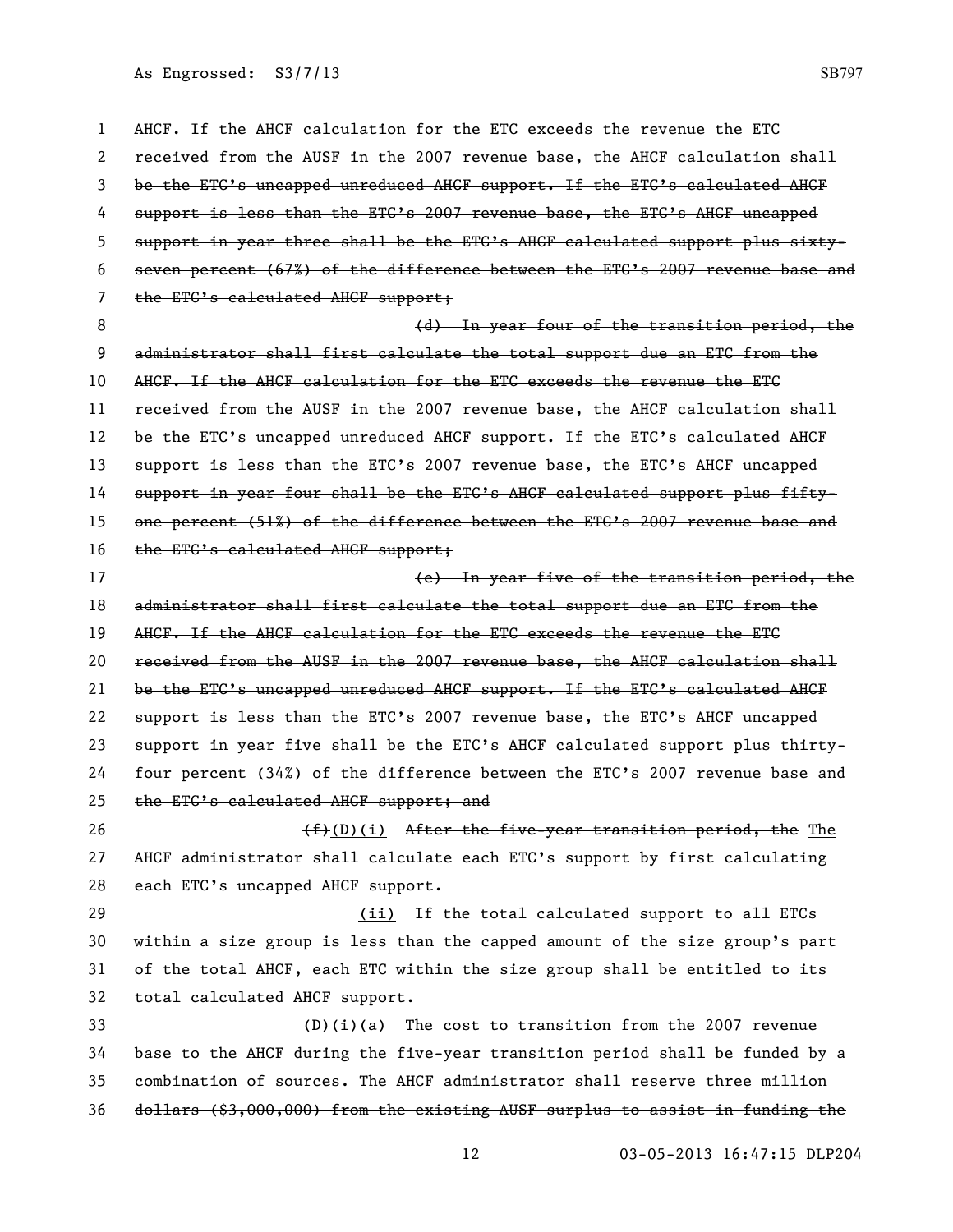| 1  | transition period. The specific annual amounts the AHCF administrator shall   |
|----|-------------------------------------------------------------------------------|
| 2  | use from the surplus for the transition period shall be as follows:           |
| 3  | $(1)$ One million dollars $(1,000,000)$ for                                   |
| 4  | year one;                                                                     |
| 5  | (2) Seven hundred fifty thousand dollars                                      |
| 6  | $( $750,000)$ for year two;                                                   |
| 7  | (3) Seven hundred fifty thousand dollars                                      |
| 8  | $(1, 1, 0, 0, 0, 0)$ for year three;                                          |
| 9  | (4) Two hundred fifty thousand dollars                                        |
| 10 | $($ \$250,000) for year four; and                                             |
| 11 | (5) Two hundred fifty thousand dollars                                        |
| 12 | $($ \$250,000) for year five.                                                 |
| 13 | (b) In the event the total transition cost in                                 |
| 14 | a year is less than the amount scheduled to be used that year from the AUSF   |
| 15 | surplus, that excess amount shall be used to assist in funding the transition |
| 16 | in the subsequent year or years.                                              |
| 17 | (ii)(a) The AHCF administrator shall calculate the                            |
| 18 | total support necessary to fully fund the transition cost for each specific   |
| 19 | ealendar year.                                                                |
| 20 | (b) If the transition support from the surplus                                |
| 21 | fully funds the transition costs, the AHGF administrator shall add each ETC's |
| 22 | calculated AHCF support to any transition support to which the ETC may be     |
| 23 | entitled, and that amount shall be the ETC's uncapped AHCF support.           |
| 24 | (e) If the surplus does not fully fund the                                    |
| 25 | transition costs, then each ETC participating in the size group with a total  |
| 26 | eustomer access base of under fifteen thousand (15,000) access lines that is  |
| 27 | not receiving transition funds shall pay a pro rata share of the remaining    |
| 28 | transition costs based upon a formula using total increase in support         |
| 29 | received by all ETCs with an increase from the 2007 revenue base to AHCF      |
| 30 | levels as the denominator and the specific ETC's increase from the 2007       |
| 31 | revenue base to the AHCF support as the numerator. The AHCF administrator     |
| 32 | shall use that formula to calculate the pro rata share of each ETC that is    |
| 33 | not receiving transition funds to assist in fully funding the transition      |
| 34 | costs. However, an ETC shall not be required to pay transition funding that   |
| 35 | would lower its uncapped payment from the AHCF below the ETC's funding        |
| 36 | received from the AUSF in the 2007 revenue base.                              |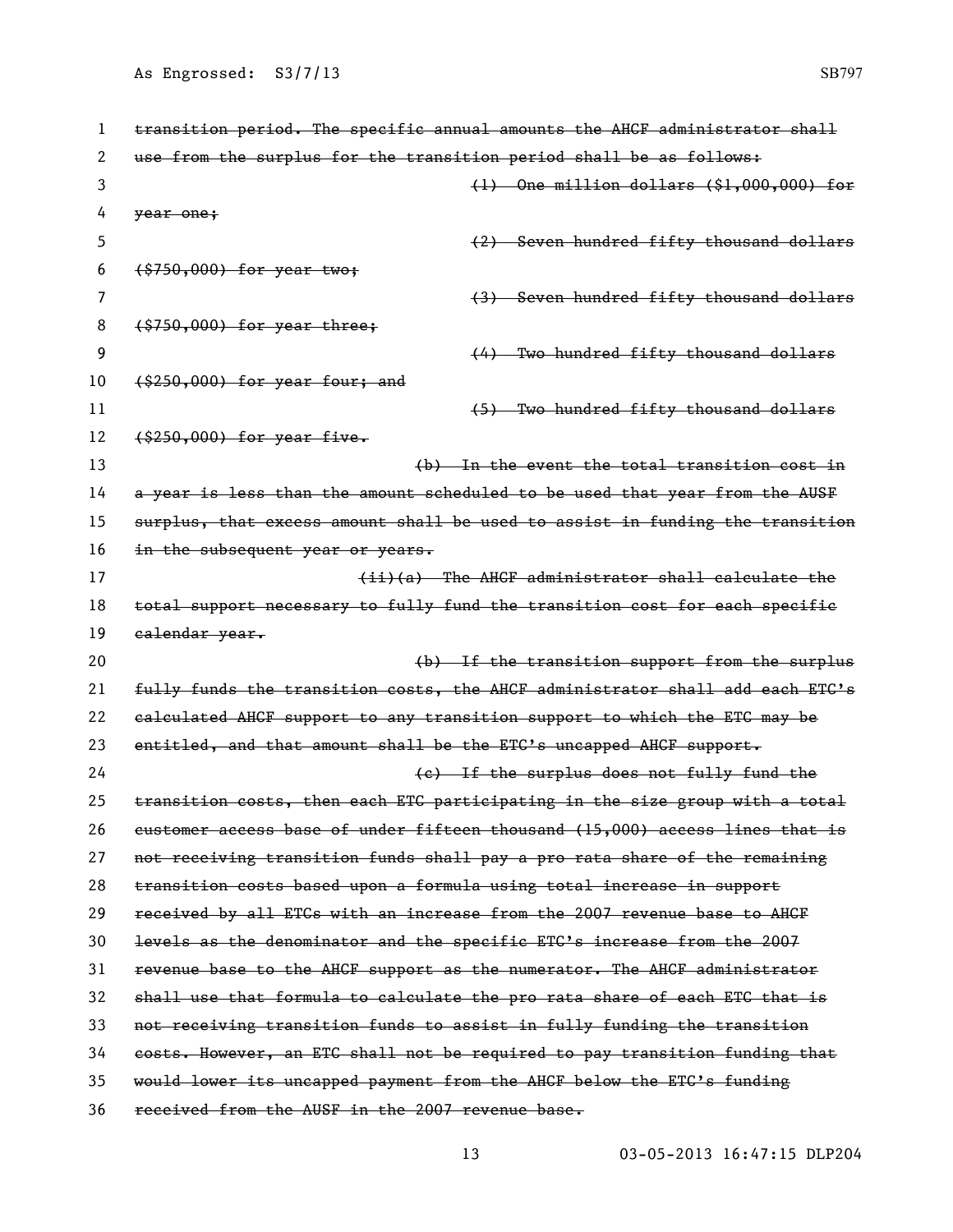(iii) The annual transition funds provided from the 2 AUSF surplus and the funds used in the transition are supplemental funds, are in addition to the capped funds, and are not to be considered when a cap is calculated at any time. (E)(i)(a)(1)(A) The AHCF administrator shall apply the cap on the total AHCF and upon the specific size groups established within the 7 AHCF annually. During the transition, the cap shall be applied as follows: 8 (i)(a)(1) The total AHCF support that is calculated to be due ETCs within each size group of the AHCF shall be calculated prior 10 to the consideration of the transition funding. 11 (B) If total support due a size 12 group, prior to transition funding, does not exceed that size group's AHCF cap, the AHCF administrator shall pay that size group's full AHCF support amount. 15 (2) If total support, using the AHCF formula for recipients of the specific size group exceeds the cap, the administrator shall determine the amount that the total calculated AHCF support exceeds that size group's cap. (b)(1) To reduce each size group's authorized support to conform to the size group's cap, the AHCF administrator shall 21 determine total calculated AHCF support to each ETC within the size group and shall add each ETC's transition payment, if any, to establish each ETC's total calculated support within the size group. (2) The AHCF administrator shall then use the total calculated support due all ETCs within the size group as the denominator and the amount the size group's AHCF calculation exceeds the cap as the numerator. 28 (3) The administrator shall then subtract from each ETC's total calculated support a pro rata portion, using the fraction established herein to reduce AHCF funding to the capped amount, based upon each ETC's total calculated support, to reduce the size group's 32 support level to the capped AHCF amount; and. (ii)(a) The Except as provided in subdivision (e)(4)(B) of this section, funds available for distribution to ETCs from the 35 AHCF shall not exceed and are capped at twenty-two million dollars (\$22,000,000) per year, the total capped fund thirty-nine million eight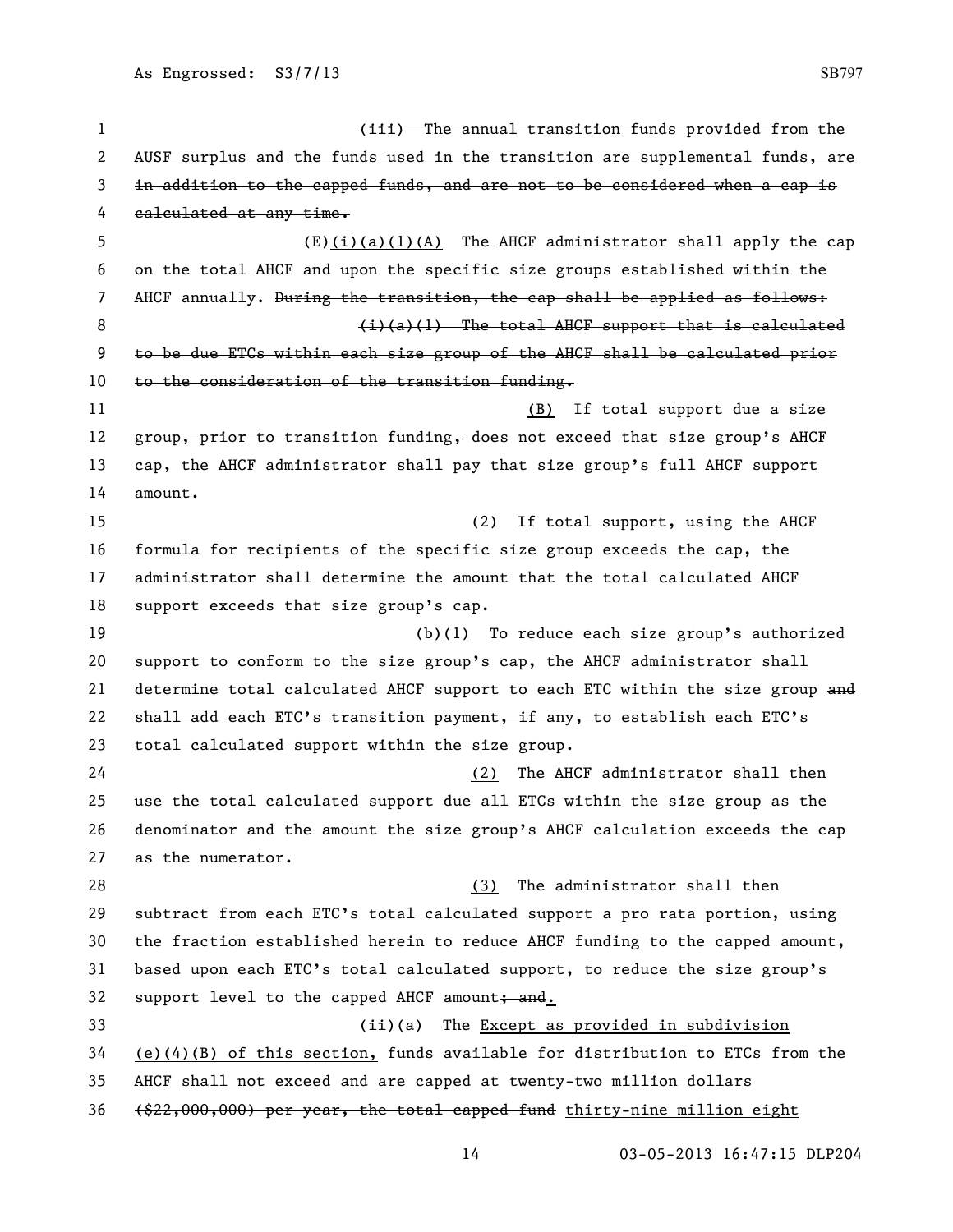hundred thousand dollars (\$39,800,000) per year. Cost of administrating the 2 AHCF shall first be deducted from the total capped fund prior to before 3 allocation of funding to the ETCs. Transition funds used from the surplus during the five-year transition period are supplemental and are not subject to any cap. The annual period to be used by the AHCF administrator to adjust support levels and upon which to apply any cap shall be on the calendar year. In addition to the total fund cap, the funds available from the AHCF shall also be capped based upon size groups using access lines for loop-based ETCs and customers for customer-based ETCs. Size grouping is used to ensure funds are targeted to areas most needing high-cost assistance. For the purpose of calculating the size grouping caps, total customer access base shall be used for loop-based ETCs and total customers for customer-based ETCs. (b) For all ETCs with a total customer access base or total customer base of five hundred thousand (500,000) or more access lines or customers on or after December 31, 2010, the size group cap shall be 16 thirteen and one-half percent  $(13.5%)$  twelve and five-tenths percent  $(12.5%)$  of the total capped fund. (c) For all ETCs with a total customer access base or total customer base of one hundred fifty thousand (150,000) or more access lines or customers and fewer than five hundred thousand (500,000) access lines or customers on December 31, 2010, the size group cap shall be 22 thirteen and one-half percent  $(13.5%)$  twelve and five-tenths percent  $(12.5%)$  of the total capped fund. (d) For all ETCs with a total customer access base or total customer base of fifteen thousand (15,000) or more access lines or customers and fewer than one hundred fifty thousand (150,000) access lines or customers on December 31, 2010, the size group cap shall be two percent (2%) of the total capped fund. (e) For all ETCs with a total customer access base or total customer base of fewer than fifteen thousand (15,000) access 31 lines or customers, the size group cap shall be seventy-one percent  $(71\%)$  seventy-three percent (73%) of the total capped fund. SECTION 18. Arkansas Code § 23-17-404(e)(5)(D) and (E), concerning grant applications and reporting requirements, are amended to read as follows: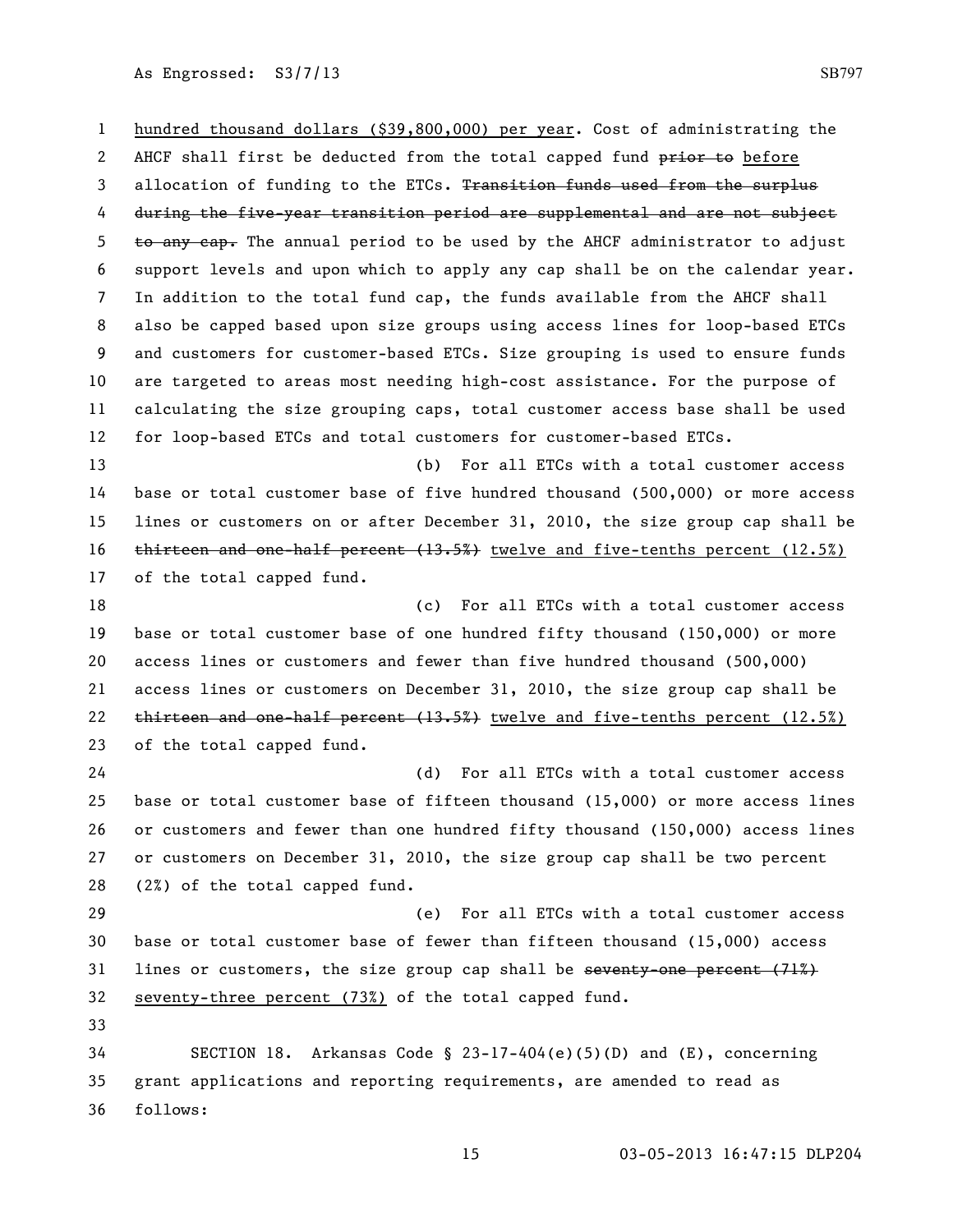| $\mathbf 1$ | $(D)$ (i)(6)(A) Three million dollars (\$3,000,000) shall be                    |
|-------------|---------------------------------------------------------------------------------|
| 2           | transferred annually from the AHCF to the Arkansas Department of Emergency      |
| 3           | Management on a quarterly basis for the Arkansas 911 Rural Enhancement          |
| 4           | Program to fund:                                                                |
| 5           | The statewide Smart911 system in the amount of<br>(i)                           |
| 6           | six hundred thousand dollars (\$600,000) annually;                              |
| 7           | The SmartPrepare System in the amount of two<br>(ii)                            |
| 8           | hundred twenty-five thousand dollars (\$225,000) annually;                      |
| 9           | (iii) The 911 administration system for emergency                               |
| 10          | management under the Arkansas Emergency Services Act of 1973, § 12-75-101 et    |
| 11          | seq., in the amount of one hundred seventy-five thousand dollars \$175,000      |
| 12          | annually; and                                                                   |
| 13          | (iv) Arkansas counties for 911 public safety                                    |
| 14          | answering points in the amount of two million dollars $( $2,000,000)$ annually. |
| 15          | (B)(i) Funding for counties under subdivision                                   |
| 16          | $(e)(6)(A)(iv)$ of this section shall be transferred based on county population |
| 17          | and distributed as follows:                                                     |
| 18          | The twenty-five (25) least-populated<br>(a)                                     |
| 19          | counties shall receive equal portions of fifty percent (50%) of the available   |
| 20          | $funds$ :                                                                       |
| 21          | The next twenty-five (25) least-populated<br>(b)                                |
| 22          | counties shall receive equal portions of thirty-five percent (35%) of the       |
| 23          | available funds; and                                                            |
| 24          | The remaining twenty-five (25) counties<br>(c)                                  |
| 25          | shall receive equal portions of fifteen percent (15%) of the available funds.   |
| 26          | (ii) County population shall be calculated based on                             |
| 27          | current data from the Geography Division of the United States Bureau of the     |
| 28          | Census.                                                                         |
| 29          | $(7)$ (A)(i) The commission shall provide quarterly reports to the              |
| 30          | Legislative Council. The reports shall include, but shall not be limited to,    |
| 31          | without limitation the number of requests for grants, the number of grants      |
| 32          | awarded, the amount awarded, and the number of additional customers served.     |
| 33          | The commission shall notify members of the<br>(ii)                              |
| 34          | General Assembly of grants made in their districts.                             |
| 35          | (E) (B) In order to To allow time for potential applicants                      |
| 36          | to request grants, no grants shall be awarded for three (3) months after the    |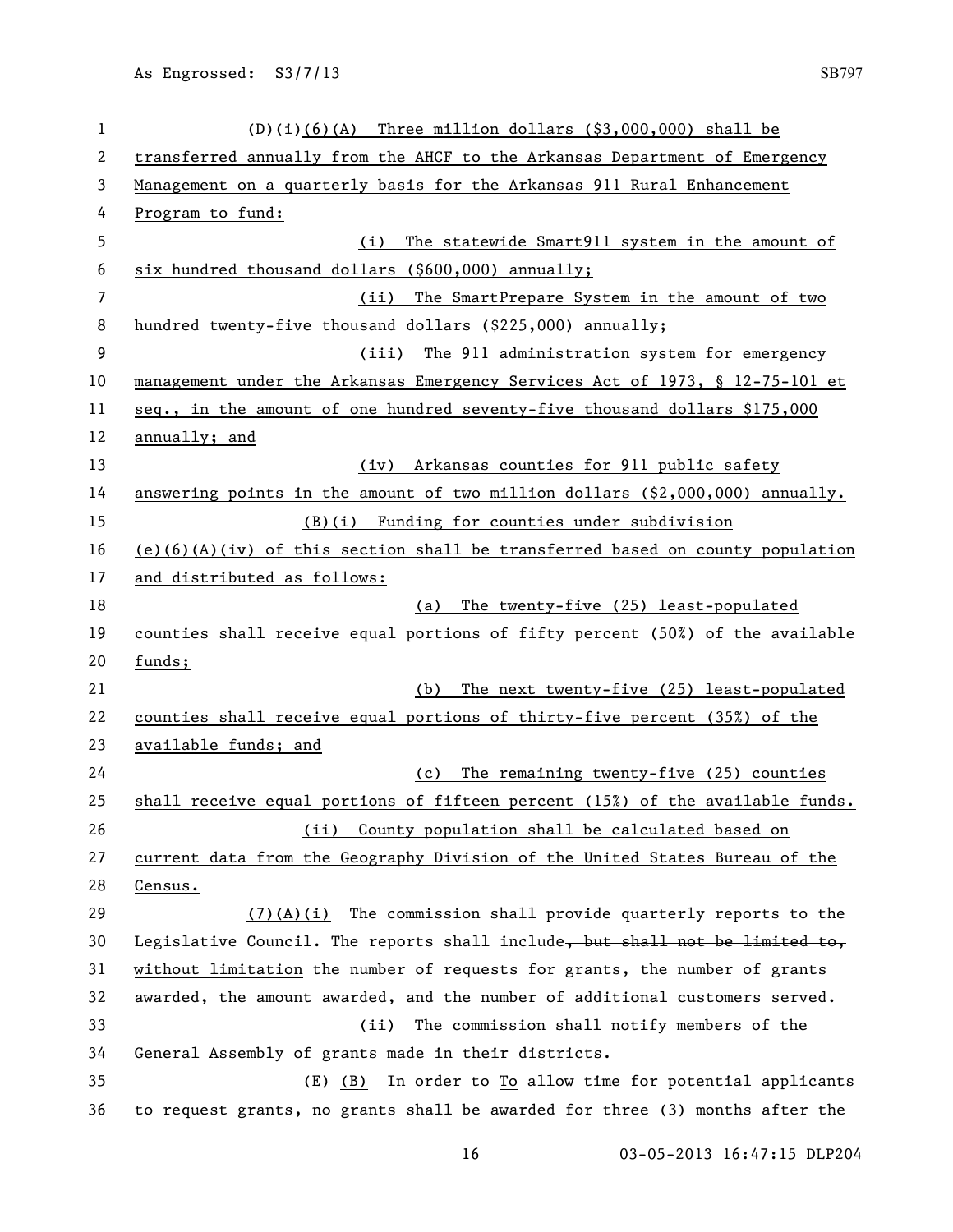| $\mathbf 1$    | effective date of the rules establishing the program.                                              |
|----------------|----------------------------------------------------------------------------------------------------|
| 2              |                                                                                                    |
| 3              | Section 19. Arkansas Code §23-17-405(c), concerning eligible                                       |
| 4              | telecommunications carriers, is amended to read as follows:                                        |
| 5              | $(c)(1)$ In exchanges or wire centers where the commission has                                     |
| 6              | designated more than one (1) eligible telecommunications carrier, the                              |
| $\overline{7}$ | commission shall permit a local exchange carrier to relinquish its                                 |
| 8              | designation as an eligible telecommunications carrier, consistent with 47                          |
| 9              | U.S.C. $$214(e)(4)$ , upon a finding that at least one (1) eligible                                |
| 10             | telecommunications carrier will continue to serve the area.                                        |
| 11             | (2) In an area in which a carrier is not an eligible                                               |
| 12             | telecommunications carrier, the carrier may:                                                       |
| 13             | (A) Continue providing services, including universal                                               |
| 14             | services; and                                                                                      |
| 15             | (B)(i) Discontinue providing services, including universal                                         |
| 16             | services.                                                                                          |
| 17             | (ii) If a carrier discontinues providing a service                                                 |
| 18             | under subdivision (c)(2)(B)(i) of this section, the carrier shall notify                           |
| 19             | affected customers in writing at least ninety (90) days before discontinuing                       |
| 20             | the service.                                                                                       |
| 21             |                                                                                                    |
| 22             | Section 20. Arkansas Code $\S23-17-411(f)(1)$ , concerning regulatory                              |
| 23             | reform, is amended to read as follows:                                                             |
| 24             | $(f)(1)$ In order to eliminate outdated, unnecessary, and burdensome                               |
| 25             | laws and regulations, electing companies, incumbent local exchange carriers                        |
| 26             | filing notice under § 23-17-412, and competing local exchange carriers shall                       |
| 27             | not be subject to the requirements of $\S$ 23-2-304(a)(1), (7), and (8), 23-2-                     |
| 28             | $306, 23-2-307, 23-3-101-23-3-107, 23-3-112, 23-3-114, 23-3-118, 23-3-$                            |
| 29             | $119(a)(2)$ , $23-3-201$ , $23-3-206$ , $23-3-301 - 23-3-316$ , $23-4-101 - 23-4-104$ , $23-4-104$ |
| 30             | $4-107$ , $23-4-109$ , $23-4-110$ , $23-4-201(d)$ , $23-4-401 - 23-4-405$ , and $23-4-407 -$       |
| 31             | 23-4-419, and 23-17-113, or the commission's rules and regulations                                 |
| 32             | implementing the statutes.                                                                         |
| 33             |                                                                                                    |
| 34             |                                                                                                    |
| 35             | SECTION 21. Effective July 1, 2013, Arkansas Code § 23-17-411(f),                                  |
| 36             | concerning regulatory reform measures, is amended to add additional                                |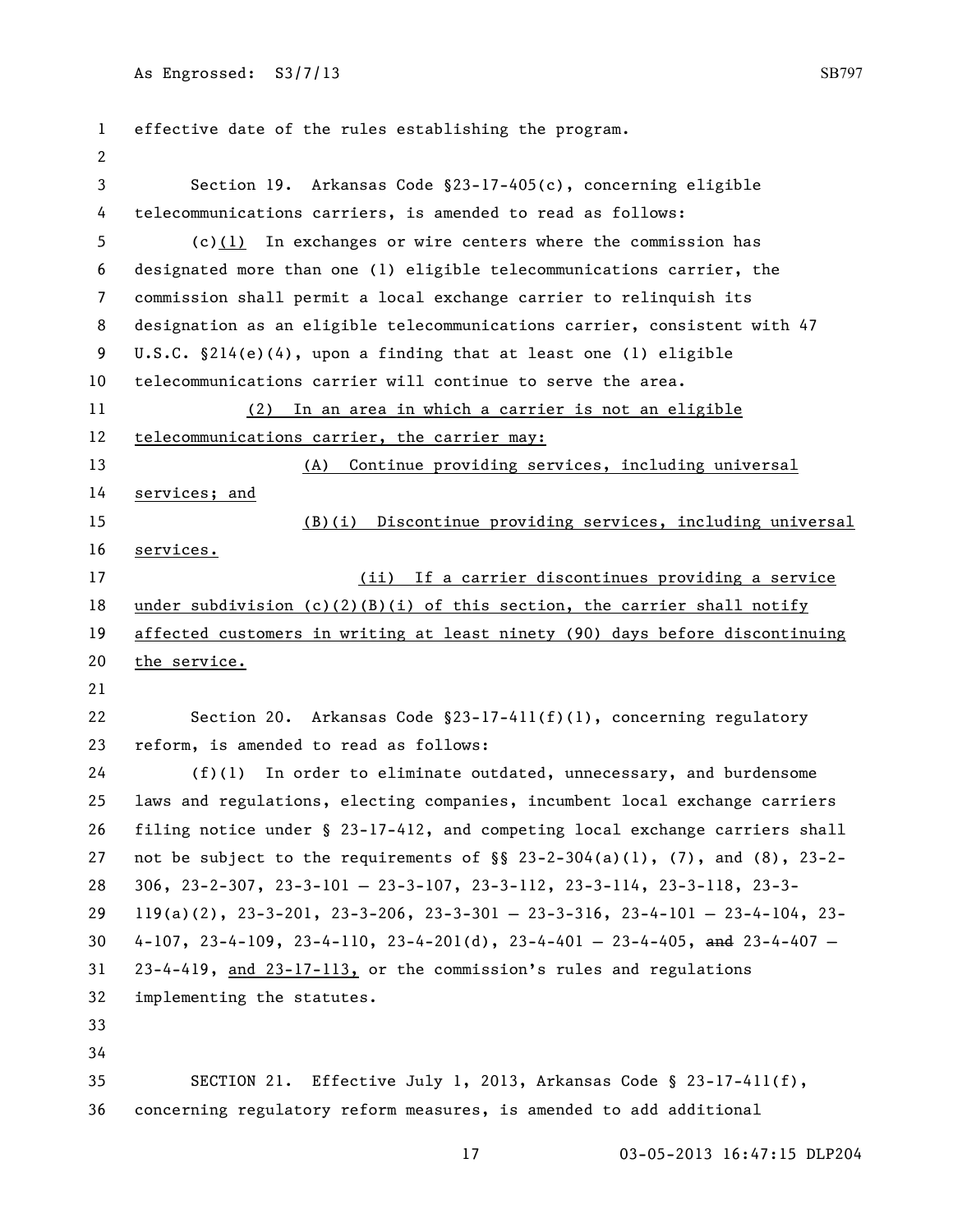subdivisions to read as follows: (3) If an electing company that is authorized under § 23-17- 407(d) to determine the rates for basic local exchange service and switched- access services under § 23-17-408(c) posts on a publicly accessible Internet website its generally available prices and terms of service for basic local exchange service and switched-access services, the electing company is not required to file or maintain with the commission any tariff or price list 8 setting forth the rates, rentals, charges, privileges, facilities, rules, regulations, or forms of contract for telecommunications services. (4) An electing company that is authorized under § 23-17-407(d) to determine the rates for basic local exchange service and switched-access services under § 23-17-408(c) may elect to be exempt from any requirement to offer a calling plan under § 23-17-120. SECTION 22. Arkansas Code § 23-17-411(g), concerning regulatory reform measures, is amended to read as follows: 17 (g) The commission, except Except as provided in this subchapter with 18 respect to universal services, shall have no the commission does not have 19 jurisdiction to regulate: (1) commercial Commercial mobile services or commercial mobile service providers; (2) Voice over Internet Protocol services; or (3) Voice over Internet Protocol providers. SECTION 23. Arkansas Code § 23-17-412(i)(1), concerning the review of basic local exchange service rates by the Arkansas Public Service Commission, is amended to read as follows:  $(i)(1)$  $(A)$  The commission on its own motion may review basic local exchange service rates of any company subject to this section if the company has increased the rates by more than the greater of fifteen percent (15%) or two dollars (\$2.00) per access line per month within any consecutive twelve- month period, excluding rate increases:  $(A)$  (i) Ordered by the commission pursuant to § 23- 17-404; or  $\left(\frac{B}{B}\right)(i)$  Resulting from the provision of extended area services required as the result of customer election under commission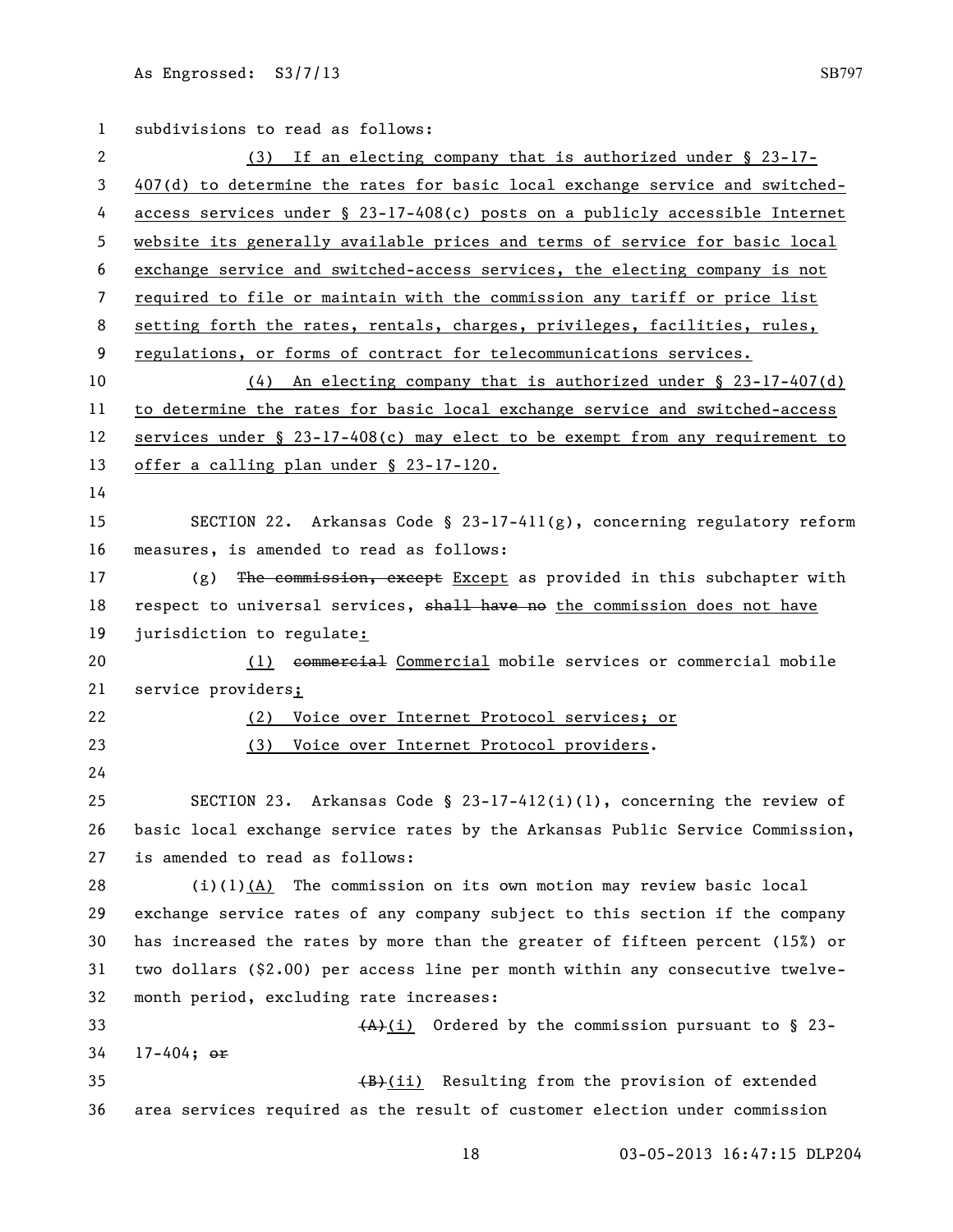| $\mathbf{1}$ | $rules + j$                                                                     |
|--------------|---------------------------------------------------------------------------------|
| 2            | Resulting from ETC increases in response to<br>(iii)                            |
| 3            | the Federal Communications Commission benchmark legislation, rules, or          |
| 4            | procedures; or                                                                  |
| 5            | Necessary to meet a local rate threshold for<br>(iv)                            |
| 6            | purposes of receiving maximum support from a federal universal support          |
| 7            | mechanism or program.                                                           |
| 8            | Unless a company provides an affidavit to the Arkansas<br>(B)                   |
| 9            | Public Service Commission stating the separately identified language            |
| 10           | requirements of this subdivision $(i)(1)(B)$ would cause a hardship based on    |
| 11           | the billing system limitations of the company:                                  |
| 12           | (i) A local service rate increase under subdivision                             |
| 13           | $(i)(1)(A)(iii)$ of this section may be identified separately on the customer's |
| 14           | bill with descriptive language as increases mandated to comply with the         |
| 15           | Federal Communications Commission benchmark legislation rules; and              |
| 16           | (ii) The Federal Communication Commission's Access                              |
| 17           | Recovery Charge may be identified separately with appropriate descriptive       |
| 18           | language on the customer's bill.                                                |
| 19           |                                                                                 |
| 20           | 24. Arkansas Code § 23-17-416(a), concerning intrastate<br>SECTION              |
| 21           | common line charges, is amended to read as follows:                             |
| 22           | (a)(1)(A) Except as provided in § 23-17-404(e)(4)(D)(i)(b), beginning           |
| 23           | January 1, 2004 through June 30, 2013, intrastate carrier common line charges   |
| 24           | billed to ILECs and underlying carriers shall be determined at the rate of      |
| 25           | one and sixty-five hundredths cents (1.65c) per intrastate access minute.       |
| 26           | (B) Except as provided in $\S$ 23-17-404(e)(4)(D)(i)(b),                        |
| 27           | beginning July 1, 2013, intrastate carrier common line charges billed to        |
| 28           | ILECs and underlying carriers shall be determined at the rate of one and        |
| 29           | $sixty-five hundredths cents (1.65c) per originating intractate access minute.$ |
| 30           | The carrier common line charge is not a tax and is not<br>(2)                   |
| 31           | affected by state laws governing taxation.                                      |
| 32           |                                                                                 |
| 33           | <b>SECTION</b><br>25. Arkansas Code § 23-17-416(b)(1), concerning the           |
| 34           | calculation of payments to the AICCLP, is amended to read as follows:           |
| 35           | Each underlying carrier's monthly payment to the AICCLP shall<br>(b)(1)         |
| 36           | include the sum of the underlying carrier's share of the AICCLP's net revenue   |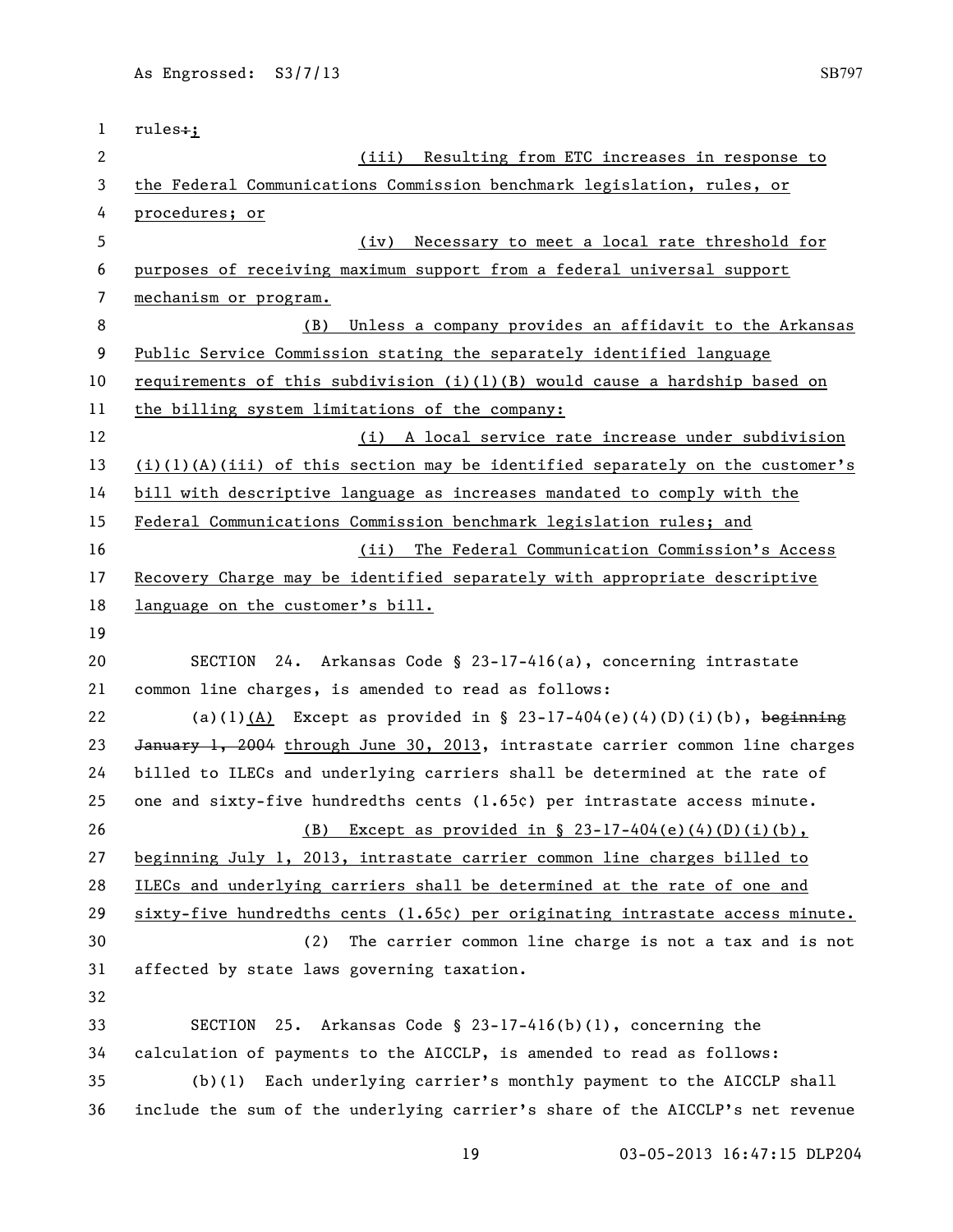| $\mathbf{1}$ | requirement for the remaining incumbent local exchange carriers, the              |
|--------------|-----------------------------------------------------------------------------------|
| 2            | underlying carrier's portion of the Arkansas Calling Plan Fund and Extension      |
| 3            | of Telecommunications Facilities Fund expense, that has been adjusted to          |
| 4            | reflect the originating intrastate revenue requirement of each AICCLP member      |
| 5            | and the AICCLP administrative expenses.                                           |
| 6            |                                                                                   |
| 7            | SECTION<br>26. Arkansas Code § 23-17-416(e)(4), concerning the                    |
| 8            | calculation of payments to the AICCLP, is amended to read as follows:             |
| 9            | $(4)$ (A) The administrator shall determine the total monthly                     |
| 10           | amount due to the AICCLP from AICCLP members, exiting ILECs, and underlying       |
| 11           | carriers, based upon the sum of the monthly carrier common line net revenue       |
| 12           | requirement of AICCLP members, funding requirements for the Arkansas Galling      |
| 13           | Plan Fund and the Extension of Telecommunications Facilities Fund, and the        |
| 14           | AICCLP administrative fees.                                                       |
| 15           | (B)(i) On or before June 30, 2013, the administrator                              |
| 16           | shall change the AICCLP tariff on file with the Arkansas Public Service           |
| 17           | <u>Commission to reflect only the originating intrastate revenue requirements</u> |
| 18           | for each AICCLP member based on the Federal Communications Commission's order     |
| 19           | In the Matter of Connect America Fund et al., FCC 11-161, released November       |
| 20           | 18, 2011, providing that the intrastate carrier common line terminating           |
| 21           | access rate chargeable by telecommunications carriers shall be set at the         |
| 22           | interstate rate for carrier common line terminating access.                       |
| 23           | (ii) To properly administer the AICCLP, the                                       |
| 24           | administrator shall subtract the terminating intrastate revenue requirement       |
| 25           | amount that should have been transferred to the FCC ICC-CAF funding from the      |
| 26           | intrastate revenue requirements listed in the AICCLP tariff to ensure that        |
| 27           | the funding for the amounts attributed to the AICCLP member's intrastate          |
| 28           | revenue requirement represent only the originating portion of the revenue         |
| 29           | requirement.                                                                      |
| 30           |                                                                                   |
| 31           | <b>SECTION</b><br>27. Arkansas Code § 23-17-416(h)(4), concerning the             |
| 32           | calculation of payments to the AICCLP, is amended to read as follows:             |
| 33           | $(4)$ (A) For each ILEG exiting the pool on December 31, 2003, the                |
| 34           | administrator shall use the appropriate data to determine the payment that        |
| 35           | the exiting ILEGs shall pay the pool to fund their portion of the Arkansas        |
| 36           | Galling Plan Fund and Extension of Telecommunications Facilities Fund.            |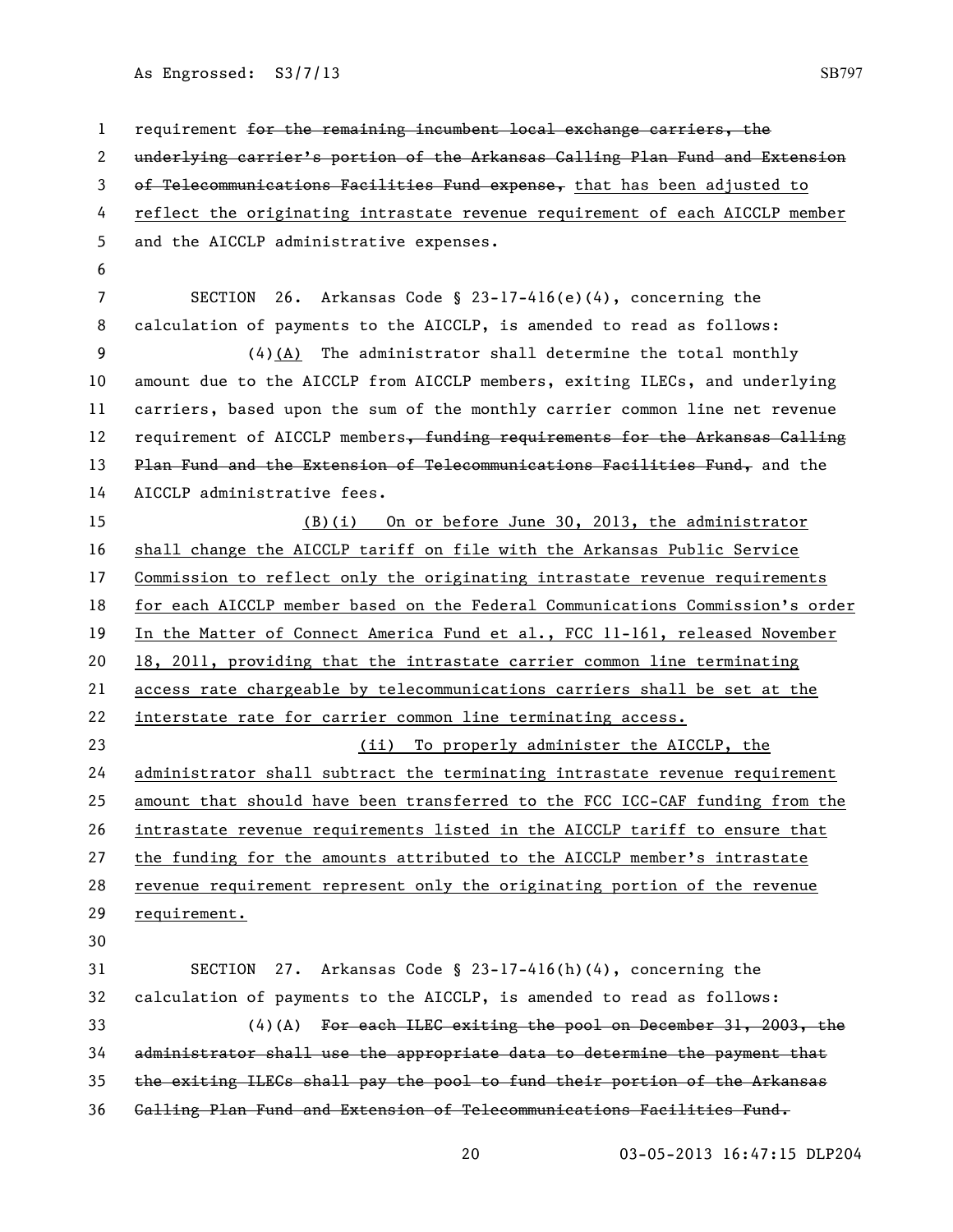1 (B)(i) Except for AICCLP members exiting the pool after January 1, 2004, the data development period for all ILECs shall be the ILECs' billing months of June, July, and August 2003. 4 (ii)(B) If an AICCLP member exits the AICCLP after January 1, 2004, its data development period to determine the ILEC's fixed carrier common line revenue shortfall shall be the three-month period immediately preceding its exit. SECTION 28. Arkansas Code Title 23, Chapter 17, Subchapter 4, is amended to add an additional section to read as follows: 23-17-418. Arkansas High Cost Fund — Programs — Assessments — Funding. 12 (a) The Arkansas High Cost Fund Administrator shall: (1) On the effective date of this act, begin making assessments to ensure proper funding to program participants; and (2) Ninety (90) days after the effective date of this act, begin making distributions to eligible participants.  $(b)(1)$  On the first day of the calendar quarter after the effective date of this act, the administrator shall use previous calculations of the annual determination and recalculate the support for all participants in the fund based on the revised cap. (2) The difference between the recalculation and the current administrator's determination shall be known as the "transitional funding cap". (3) The transitional funding cap shall be transitioned from being unfunded to funded. (4) If the effective date of payment of any part of the transitional funding cap occurs on a date that is not the beginning of a calendar year, the partial calendar year shall be prorated for the purpose of payment of the transitional funding cap for the remainder of the calendar year. (c) Annually beginning January 1, 2014, the administrator shall determine the fund support during the annual determination process as 33 described in § 23-17-404(e)(4)(C)(ii)(a) and pay the fund's eligible telecommunications carrier participants. SECTION 29. Arkansas Code § 23-17-120(b)(2), concerning the funding of